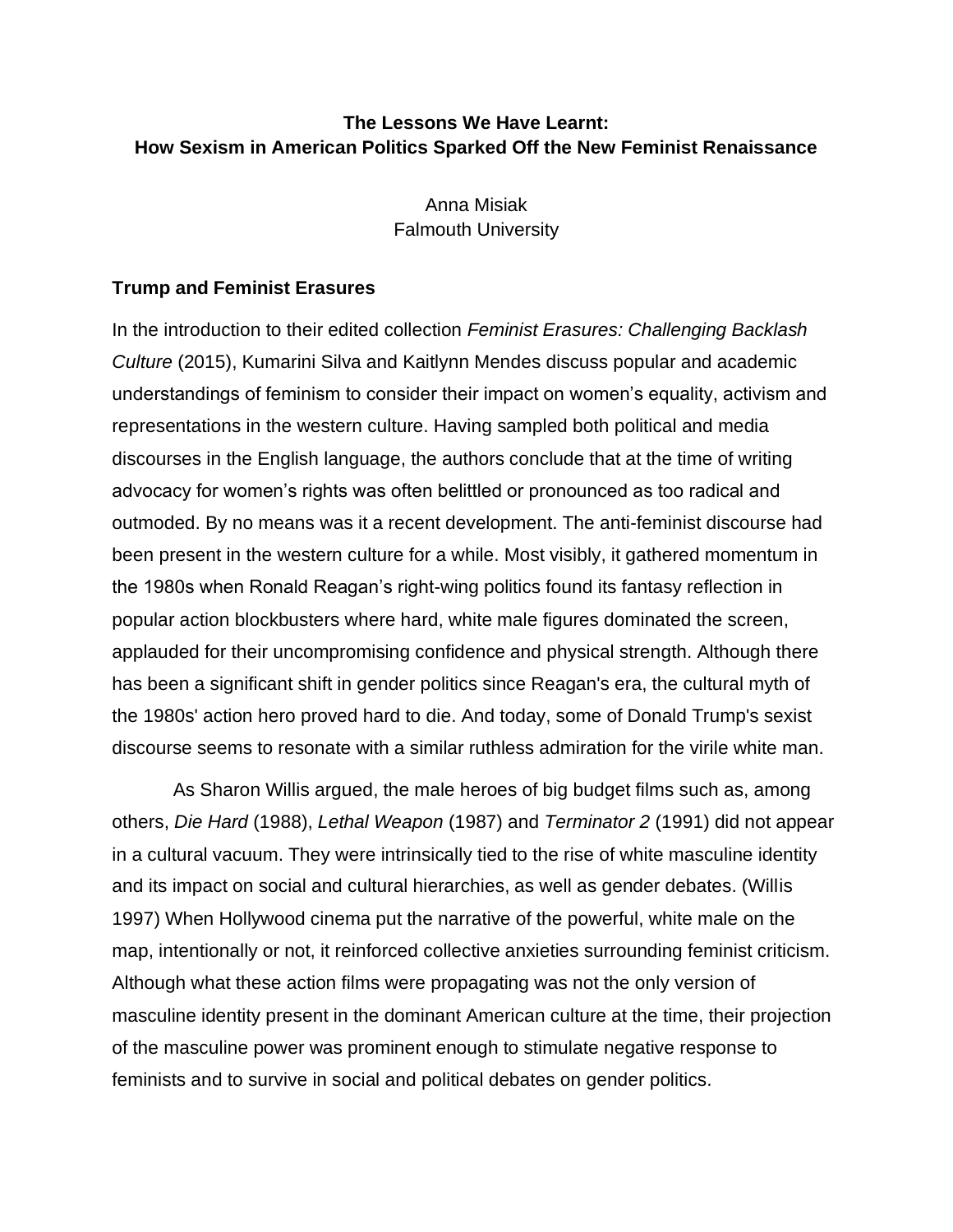Silva and Mendes identify some negative responses to feminism—as well as symptoms of anti-feminism—as patriarchal attempts at 'erasing' women's rights activism from the public discourse, be that promoted in writing or through, however infrequent at the time, open acts of social resistance to gender discrimination. If unaddressed, those blatant 'feminist erasures' could carry an upsetting potential to halt women's continuing struggle for equality, perhaps even once and for all. Not only does the desire to expose this backlash culture give the authors motivation for editing their collection of essays but also for elucidating the necessity of propagating feminism. (Silva & Mendes 2015: 1-15)

The publication of *Feminist Erasures* roughly coincided with the formal announcement of Donald Trump's candidacy for the American presidency. Over the next three years, this notorious politician, who already had a reputation as an antifeminist, became a symbol of the white masculine threat to gender politics. However, Trump's sexism—so relentlessly resurfacing during his campaign and during his administration—has unexpectedly catalysed feminist debates and invigorated women's activism not only in America but also in many other places around the globe. As much as Trump embodied the comeback of imperious sexism in American politics, the response to it that culminated with The Women's March of 2017 marked a shift in the contemporary feminist agenda. The efficient and successful strategies of mobilising women worldwide, which The March's organisers enacted, revealed that it was high time to change western feminism's tactics, outreach and discourses. The post-2017 Women's March feminism seems to be more inclusive, united, and enthusiastic about propagating its cause among larger populations. For many western women to make that U-turn from their bubble of post-feminist comfort to the second-wave-like activism, it took a common enemy: the current US President and his ubiquitous dismissal of gender politics.

Trump's campaign took off in June 2015. It was bound by his springboard slogan 'Make America Great Again', which to many US feminists sounded like their worst nightmare coming true. Anxiety grew as the campaign progressed, reaching beyond American borders and sweeping around the world. Most notably, it was felt in such seemingly distant places as Russia where, for example, the now legendary feminist protest punk rock band Pussy Riot sang a song whose lyrics ironically repeated Trump's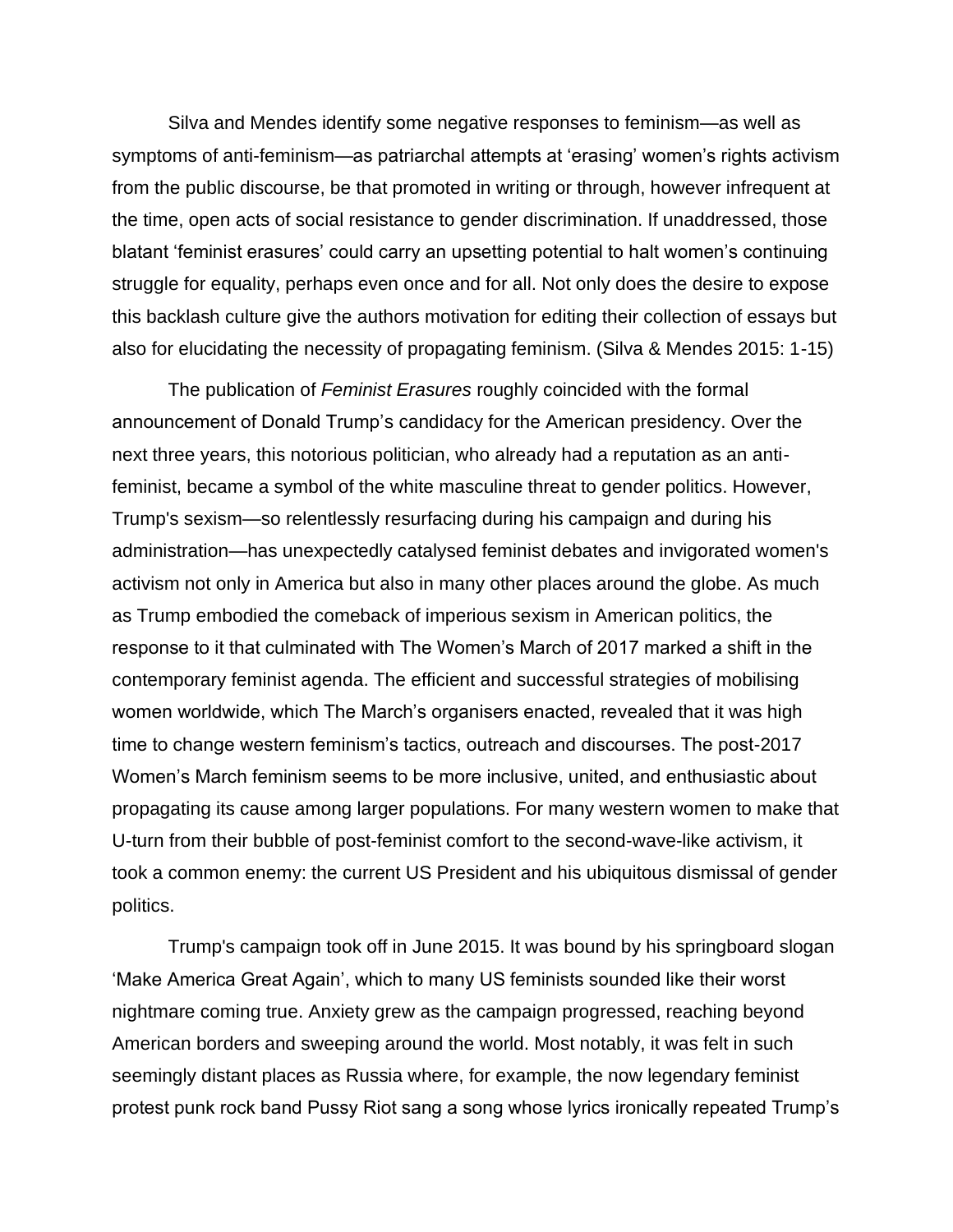motto, as though it was a rallying cry. Back home, the slogan brought back recollections of Reagan's presidency, whose motto 'Let's Make America Great' Trump parroted almost verbatim. As early as mid-2015, it was clear that the parallels between Trump and Reagan go far beyond the striking phrasing affinity between their campaign slogans. Trump's controversial proposals of conservative policies, when paired with his refusal to support or even maintain social welfare, kept recalling more stark similarities with Reagan.

During his run for the presidency, unlike Reagan, Trump infested global news with his blatant and offensive remarks about women. His sexism was much more obvious than that of the misogynist Reagan, whose many moral cues Trump mimicked elsewhere. As alike as they might have seemed regarding their political background and their investment in conservative social ideologies, there was one significant difference between the two. While Reagan's public appearances were controlled and scripted by his spin-doctors (Aronson & Pratkanis 1991), already in 2015, the self-righteous Trump had enough confidence to express his personal beliefs and opinions in public. He even turned to social media to have the advantage of immediately reaching a wider population. Soon, he earned the nickname 'the Twitter President' and was later described as the first man in the White House who 'has weaponised Twitter, using it not just to reach the masses but to control the news agenda through bluster and distraction'. (Buncombe 2018)

Since Trump took office in January 2017, he has not looked to put women's issues at the centre of his speeches or policies. His judgements, criticisms and responses to women—as loud, arrogant and objectifying as they often are—always seem to be dismissed as marginal and insignificant distractions from what in his view might be more important political issues. Trump's long record of publicly pronounced misogyny runs as far back as 1991 when in an interview for *Esquire* he boasted: 'You know, it doesn't really matter what [they] write as long as you've got a young and beautiful piece of ass'. (Trump cited in Cohen 2017) Almost thirty years of condescending, superficially humorous but deeply offensive public remarks about women attest to Trump's overall rejection of gender politics. And his inherently sexist attitude has not changed since he became the President. One year after his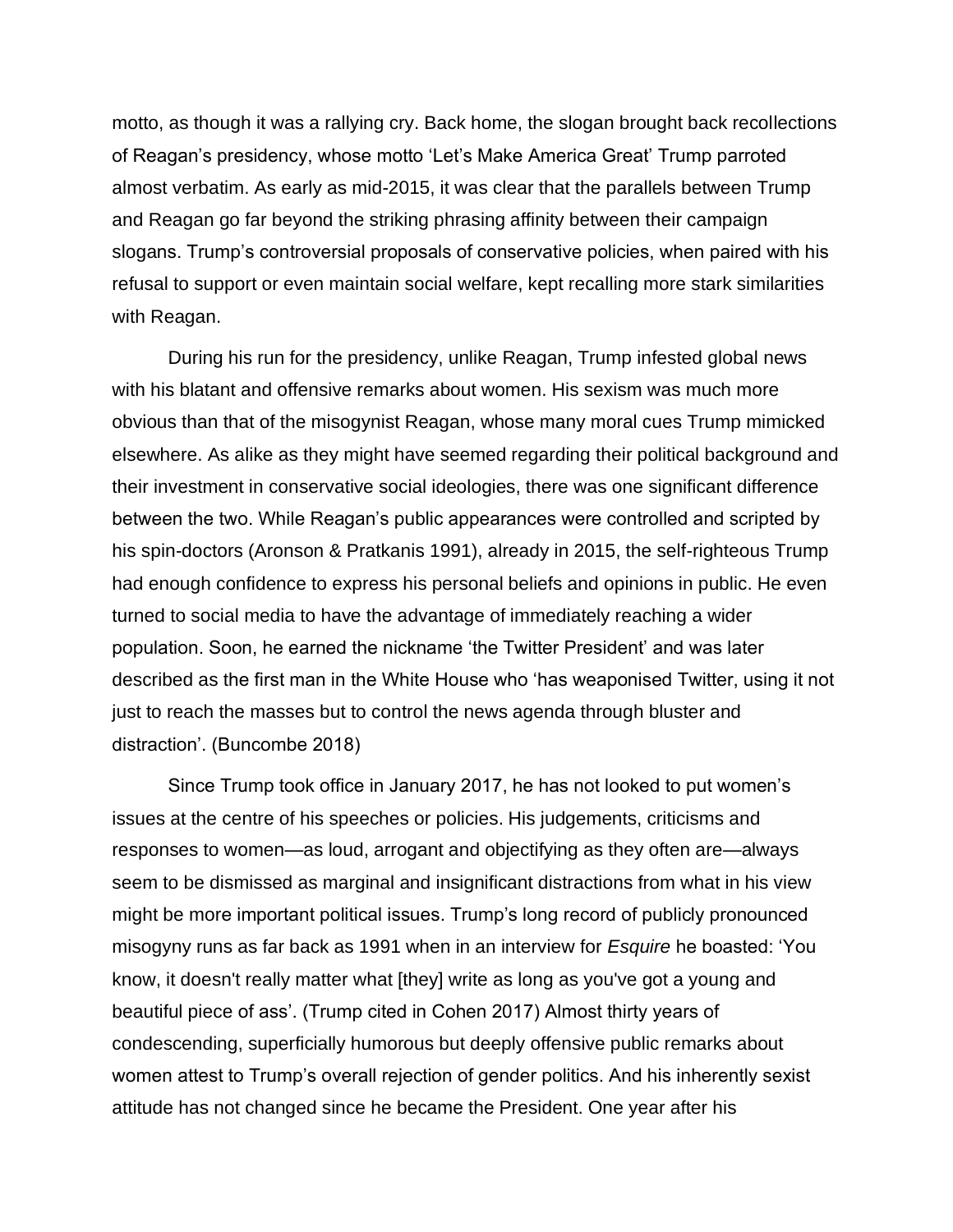inauguration, he still diligently posts via his Twitter account @realdonaldtrump and his comments about women are typically sarcastic or written half-jokingly, as if women's concerns, voices, problems and achievements were not serious enough to be worth the President's time. Such tweets indicate that not only does he subscribe but also contributes to conservative 'feminist erasures'. His favourite method of demonstrating his repudiation for gender equality manifests when he dismisses criticism coming from women by sexualising and objectifying female bodies and minds.

Trump's belief in the subservient (and ornamental) function of women in the society is most evident in his admiration for young, sexualised female bodies and his apparent contempt for ageing women. A few examples should adequately illustrate his misogyny, which to many has now become common knowledge. For instance, on 9 September 2015, Paul Solotaroff of *Rolling Stone* magazine reported that Trump had commented on his former Republican rival, a middle-aged woman Carly Fiorina: 'Look at that face. Would anyone vote for that?' (Solotaroff 2015) So blinded by his sexism was Trump that it did not even cross his mind to look in the mirror for a more objective comparison. After all, in his view, when 'America was great'—supposedly during the 1950s' post-war boom—it was socially acceptable to judge women by their physical appearance and to value their youthful looks over their achievements, intelligence, or experience.

Trump's fascination with gender hierarchies and relations between men and women from decades preceding the second-wave of feminism has also become evident in his frequent casual remarks about women in other interviews. It has, however, been most visible in his tweets. He has gone as far as characterising breastfeeding as 'disgusting' and citing abortions as the reason for some women's misfortunes. Elsewhere, Trump called successful women 'over-rated' or 'bimbos', commented on female politicians judging them not by their politics but by their looks, even bragged about watching porn and sexually harassing and groping women. With this record, although it may seem astonishing that he has been voted President and is still in the office today, it comes as no surprise that millions of women globally have resisted his sexism by posting in dominant and social media, as well as by attending street protests. Numerous feminists have now also made strides towards analysing the reasons behind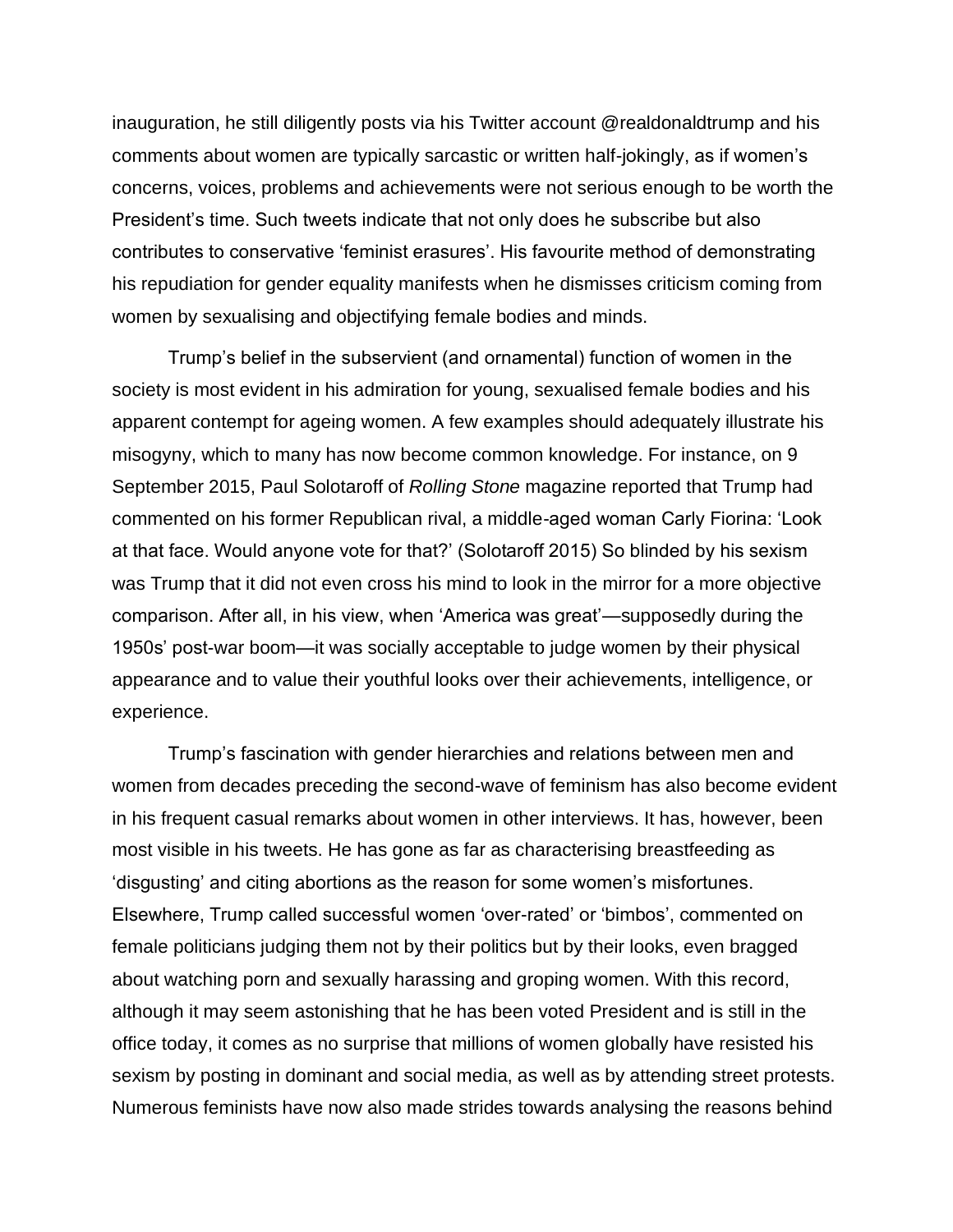his political success and the potential impact his sexism may have on the future of feminism.

## **Sexism and Women's Mobilisation**

To understand the background and the scale of Trump's unprecedented, sexist disposition it is perhaps useful to turn to feminist examinations of sexism in the recent decades, when the anti-feminist discourse was much less presumptuous. In her compelling book *Enlightened Sexism: The Seductive Message that Feminism's Work is Done* (2010), Susan J. Douglas saw the unwelcomed emergence of misogynist jokes in the new millennium as a reaction to contemporary gender politics. She explained:

Enlightened sexism is a response, deliberate or not, to the perceived threat of a new gender regime. It insists that women have made plenty of progress because of feminism—indeed, full equality has allegedly been achieved—so now it's okay, even amusing to resurrect sexist stereotypes of girls and women. (Douglas 2010: 9)

At first glance, Trump's discourse on women—his statements in interviews, as well as his jokes and one-liners on Twitter—could be categorised as just an updated version of that infamous wave of enlightened sexism. Douglas proposes that it emerged in the 1990s when American popular culture started to bombard the public with fantasies of female power. Back then, Hollywood films, TV series and women's magazines seemed to have embarked on celebrating many aspects of traditionally understood femininity framed as a choice and a source of empowerment for the featured women, who rarely met any sexism or misogyny on their way to success.

Among other chick flicks, we watched *Bridget Jones'Diary* (2001), as well as TV series such as *Ally McBeal* (1997-2002), *Sex and the City* (1998-2008) and *Desperate Housewives* (2004-2012) with emancipated, beautiful, heterosexual, middle- and upperclass female characters. However, as Douglas further observes, the dominance of such representations in popular visual media might have dulled some western women's vigilance; before they noticed, social acceptance of sexism, often veiled as irony or sarcasm, has considerably increased. It all happened despite the fact that for more than twenty-five years, albeit from different standpoints, feminist critics such as, Tania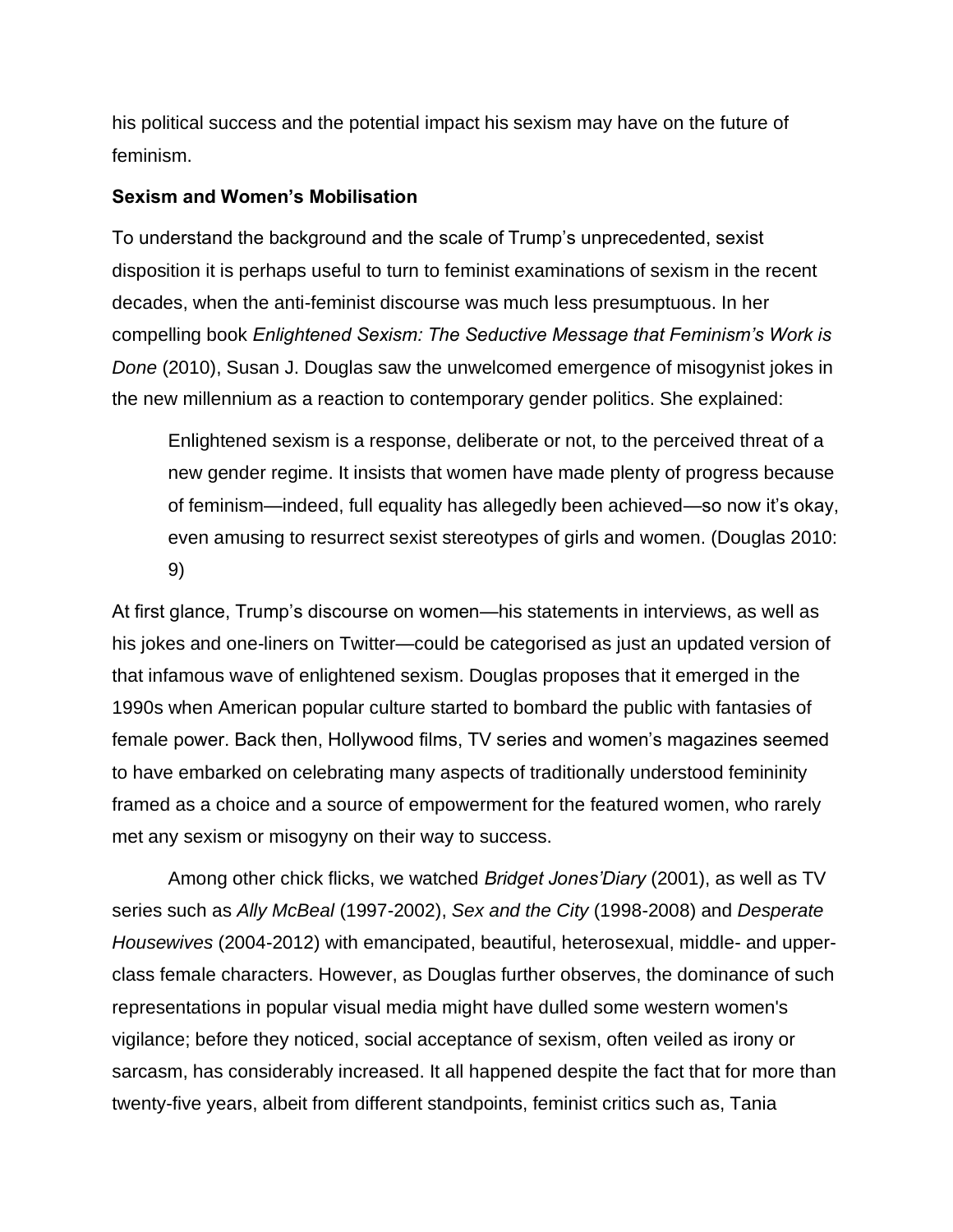Modleski (1991), Susan Faludi (1993), Rebecca Munford (2005) Angela McRobbie (2009) and Chandra Mohanty (2003) have been warning against the potential risks of post-feminist promotion, of de-politicised femininity along with the empowerment of the few privileged, typically white women living in western capitalist countries.

As much as the popularity of post-feminism or 'girl power'—the self-centred gender politics that rarely looked beyond heterosexual lifestyles of white, western middle classes (Barrett 2000)—might have permitted the resurgence of the conservative backlash against feminism, there still seems to be a considerable difference between 'enlightened sexism' and the one in which Trump seems to be espousing. While the first was relatively subtle, slightly ironic, disguised as empowerment, choice and optimism about the social role of women, the current President is simply offensive and politically incorrect. His comments often verge on condoning sexual harassment of women. Instead of acknowledging 'girl power' as some of the enlightened sexist discourses have done, his brusque and unceremonious manner of speech appears to shrug off the entire history of feminism as insubstantial or peripheral to American culture.

On 27 January 2018, British journalist Piers Morgan who was interviewing Trump for ITV posted on Twitter: 'President Trump has declared he is NOT a feminist. He tells me: 'No, I wouldn't say I'm a feminist. I mean, I think that would be, maybe, going too far. I'm for women, I'm for men, I'm for everyone'. While Trump intends to come across as unbiased, this remark confirms his ignorance of the social history of gender politics. In other words, he publicly disregards the work feminist activists and scholars have been doing for decades to abolish patriarchal privilege. It is this apparent obliviousness to women's rights movements of the past, matched by his singular gusto in pre-feminist everyday misogyny that has filled feminists across the globe with anger. That, in turn, has prompted the recent worldwide political mobilisation of women. Guided by the desire to join forces, many of them rose above earlier divisions and disagreements.

Because Trump's sexism has no trace of sophistication and his jokes about women are unquestionably degrading, he has been declared by some feminist writers as a new type of sexist: crude, immature and orientated towards the humiliation of women to boost his own traditionally framed masculine persona. Among recent critics of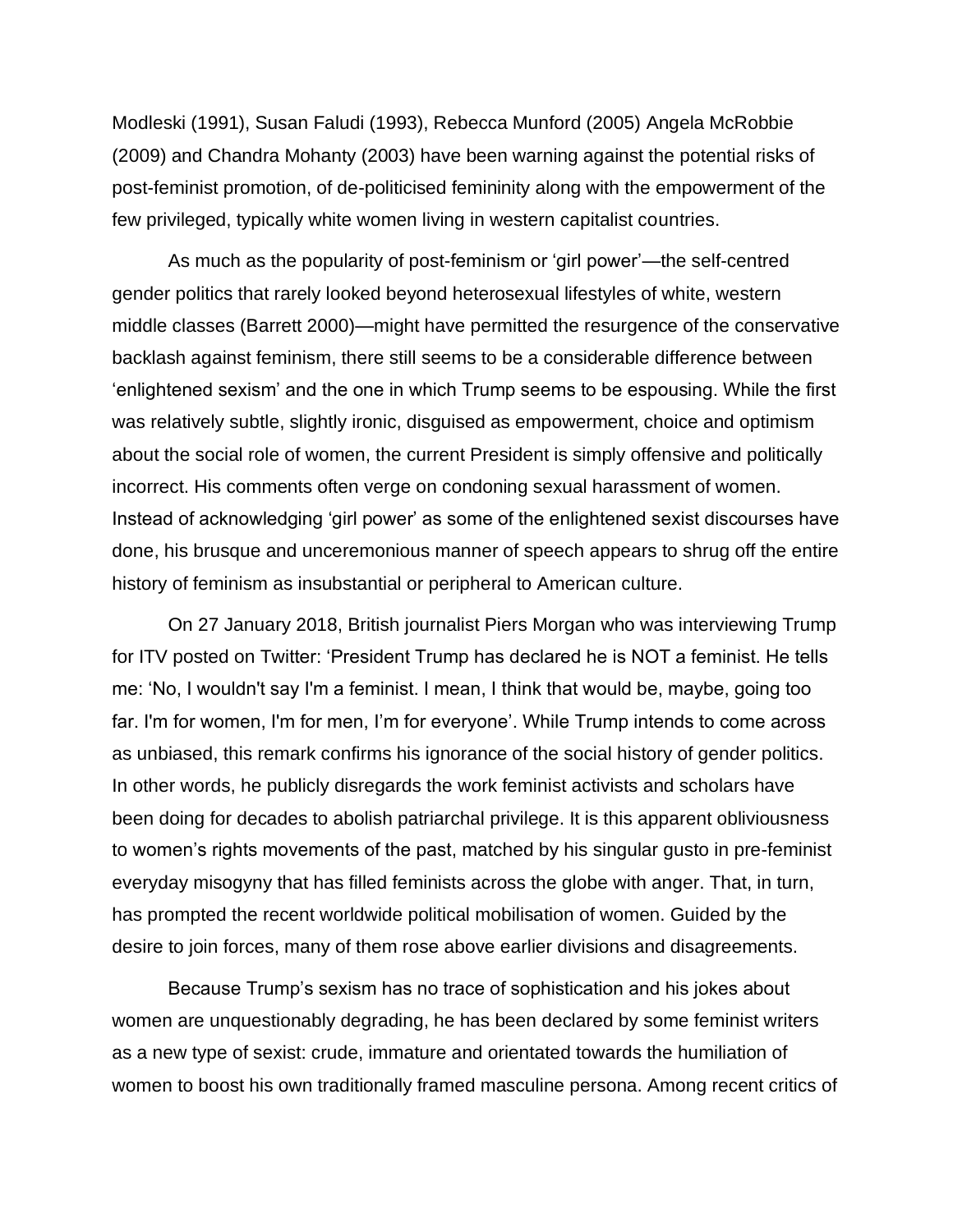Trump's impertinent masculinity is Naomi Wolf—the writer whose book *The Beauty Myth* (1991), according to some accounts, might have inspired the post-feminist trend (see Gamble 2001). In her article for the *New Republic,* to adequately describe Trump's attitude towards women, she has re-appropriated the phrase 'wolf whistle politics', once used by Wendy Davis, the former state senator in Texas. Wolf explains:

the concept of 'wolf whistle politics' allows us to discern the contours of a contemporary constellation we may not have perceived before. If we trace the thread of vicious, angry, and eroticized sexism—as opposed to the more polite, condescending sexism of the first decade or so of the twenty-first century—we can use the concept of wolf whistle politics to smoke out and name a whole gamut of tactics that have somehow, appallingly, made their way back to America's center stage. (2017)

When matched with some of Trump's policies, which had a direct impact on many unprivileged women's lives— for example, the ban on organisations that offered birth control and abortions in countries dependent on the US aid (Sengupta 2017)—the Twitter President's homespun wolf whistle sexism may be the worst we have seen in an American political figure. But as he keeps walking the halls of the White House with impunity, the sound of his whistle has awakened a roaring wolf: the new feminist movement, united in the protest against the number one sexist in the world, who paradoxically, set in motion a global feminist renaissance. Having returned to the agenda of a movement, now feminism shares some of its commitment to activism and open protest with the second wave from the 1960s and 1970s and, at the same time, honours the intersectional ambition of the third wave. Unintentionally, in his offensive language, Trump reminds all women that, in Rebecca Walker's words, 'to be a feminist is … to join in sisterhood with women... to understand power structures with the intention of challenging them'. (1992: 4) If Walker refused to embrace post-feminism, so do, increasingly, women who have not previously considered themselves outspoken feminists.

Thanks to Trump's wolf whistle sexism, it has become glaringly evident that no fraction of feminism can be just grounded in privileged lifestyles; it must anchor itself in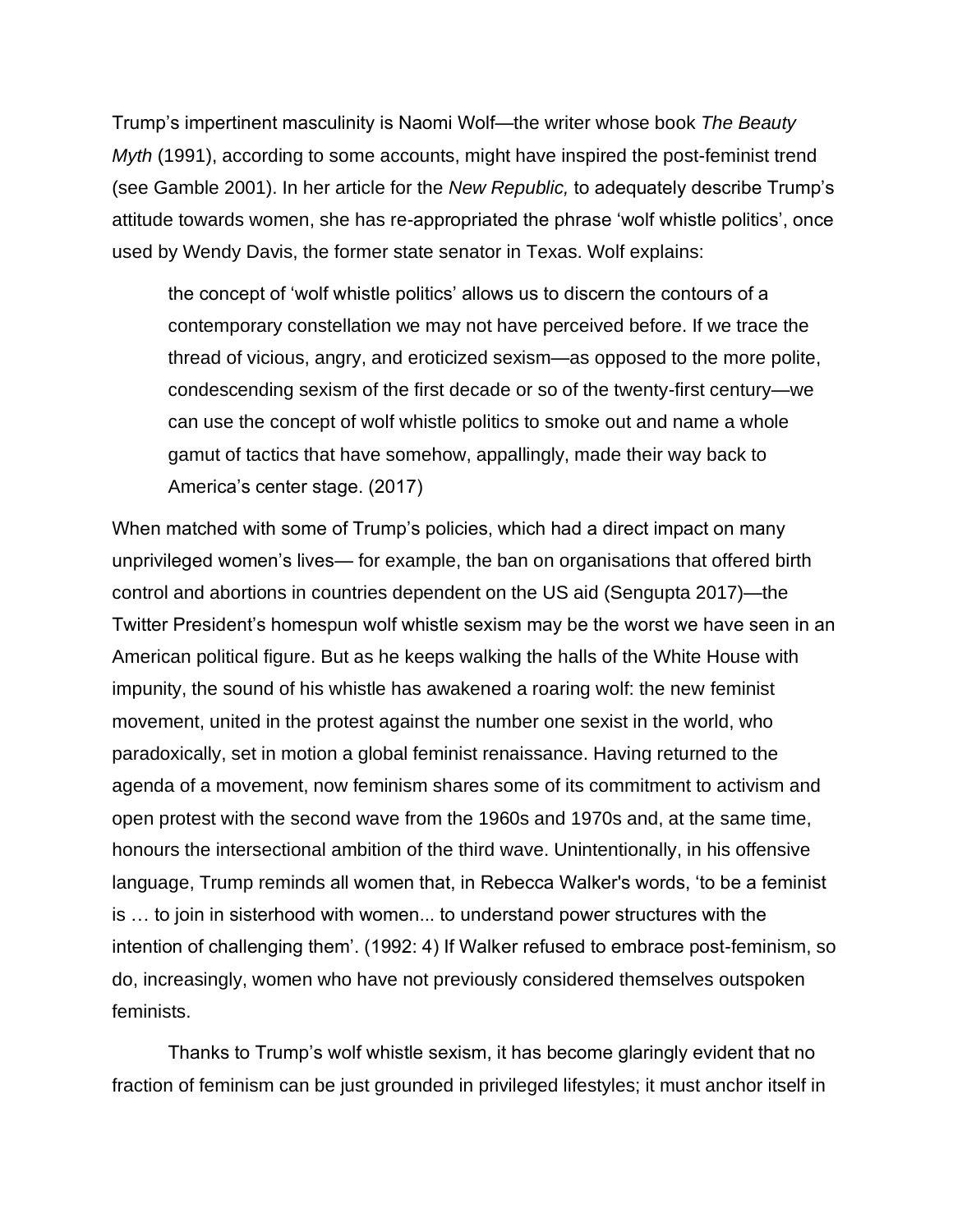activism and the sense of unity of a movement. Nevertheless, it is true that on a day-today basis the current Fourth Wave of feminism is most visible via online activities that frequently celebrate private achievements of individual women, who concentrate on their immediate realities and so their posts can echo at least some of the post-feminism focus on choice and personal empowerment. However, social media, such as, Twitter, Facebook and Instagram allow for a plethora of voices, feeding online expressions of both subjective identities and female political agency (Munro 2013; Chamberlain 2017; Rivers 2017). It does not take long for the social media user to notice that many women's online activities have become significantly more politicised. Millions express their discontent with the current re-emergence of sexism in the public sphere, or turn to exposing the scale of patriarchal abuse in everyday social practice, as for example, via #EverydaySexism whose feed is linked to 'The Everyday Sexism Project' launched by Laura Bates in the spring of 2012. Many women have also started discerning some political potential in their own voices, particularly when they join forces. This has become abundantly evident in posts unveiling sexual harassment via the recent #MeToo campaign—the most visible but not the only example of an immensely popular global action centred on women's rights and their concealed abuses.

If a worldwide community of feminists has already turned more vocal and inclusive before Trump's presidential campaign, with him in the picture, the aims and objectives of women's activism become galvanised towards a more united and, in some respects, universal social front. The need for women to adopt 'strategic essentialism' (hooks 2009) and get together despite their other social differences is no longer a utopian ideal of female coalition or the left-wing's wishful thinking. Every time Trump publicly articulates his sexism his words illuminate that, to use Gayatri Spivak's (2015) phrase, 'the contamination of the western subject' with patriarchy is not a thing of the past. His views are often seen as indicative of larger, but increasingly concealed and underlying gender inequalities across the globe. They anger, infuriate and depress us, but they also stimulate calls to action, ultimately shifting many women's understanding of feminism from the politics of lifestyle to the politics of a movement.

#### **Early Symptoms of the Feminist Renaissance**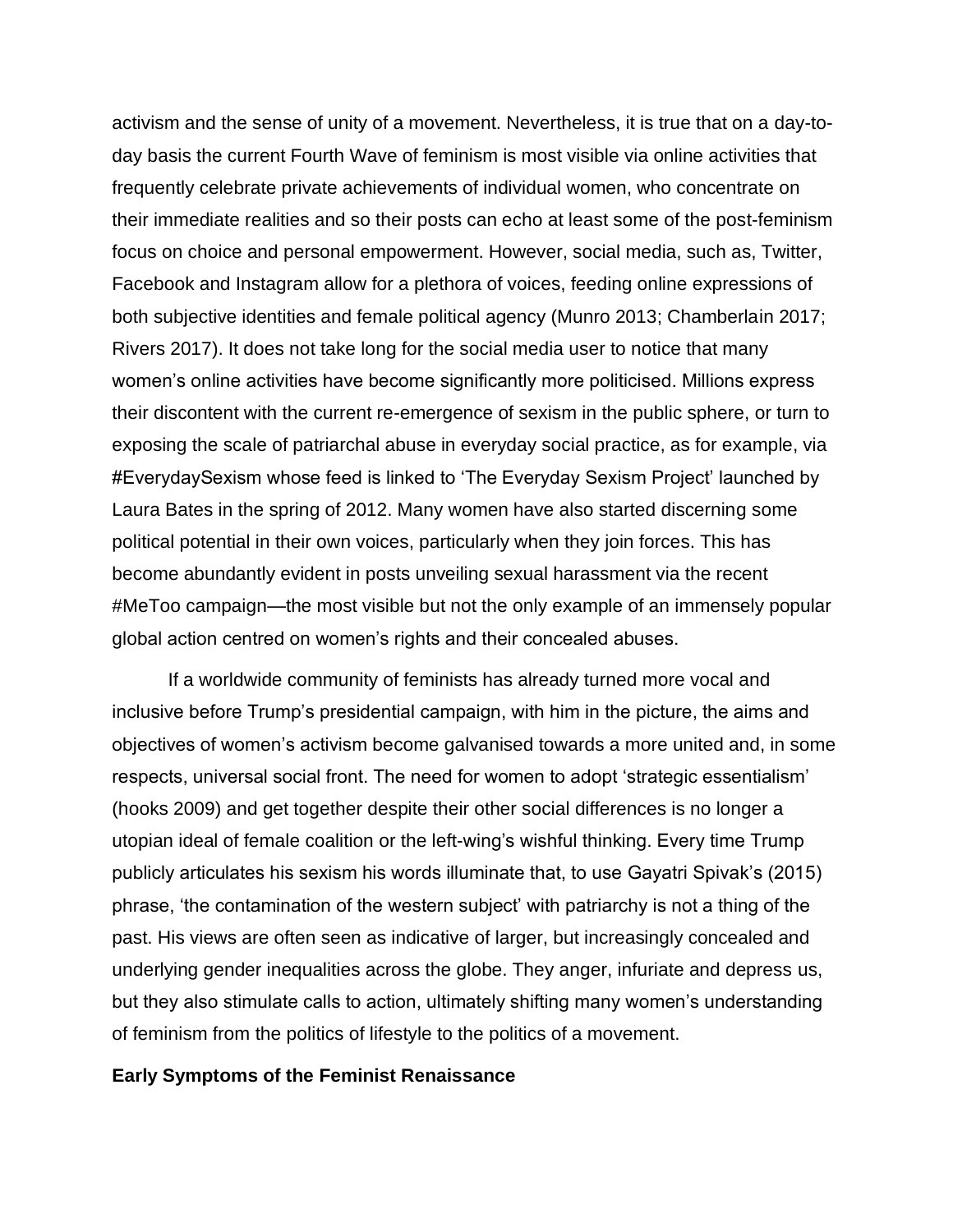Soon after Trump became the President, many high-profile western feminist writers and activists reacted to his election win over Hilary Clinton. They used the occasion as a pretext to offer a diagnosis of contemporary gender politics in America and beyond. Among such voices, we could hear Gloria Steinem, one of the most famous leaders of American feminism at the turn of the 1960s and 1970s, who in 1972—with Letty Cottin Pogrebin—co-founded *Ms.* magazine. Although Steinem at once recognised Trump's political triumph as a setback for women's rights activism, she did not lose heart. Two days after the election, on 10 November 2016, she posted a Twitter link to her article in *The Guardian,* which was pointedly titled 'After the election of Donald Trump: We will not mourn. We will organise'. Steinem's lead read: 'This is a time of great danger, as most of us try to escape control by some of us, and old hierarchies reassert themselves. The risk is great but so is the prize'. (2016). The following year Steinem acted as a cosponsor of The Women's March and in an interview for *Quartz,* she confirmed that witnessing Trump's astonishing ascendance to power has been 'a huge wake-up call' that resulted in more and more women embracing the label of feminism. In her view, that has been 'a step forward' towards raising women's consciousness. (Merelli 2017)

What might have been otherwise interpreted as 'white-lash' or 'man-lash' (Steinem 2016), a quintessential feminist erasure, or a crushing blow to feminism may in fact have injected many women's rights activists with new hope for regrouping feminist ranks to achieve more efficiency, a somewhat more united front and a wider social appeal. In one way or another, several top figures of American feminism echoed Steinem's call for reassembling feminists to continue the struggle. Among them was bell hooks who declared in an interview for *BUST:*

We have to restore feminism as a political movement. The challenge to patriarchy is political, and not a lifestyle or identity. It's as if we have to return to very basic education for critical consciousness, around what visionary feminist politics really is about. (hooks in Alptraum 2017).

*BUST,* once proclaimed by some among the feminist academia as the magazine at the forefront of post-feminism, now seems to be turning into one of the spaces of politicising women's protests. The intention of its editors best exemplified in their publication of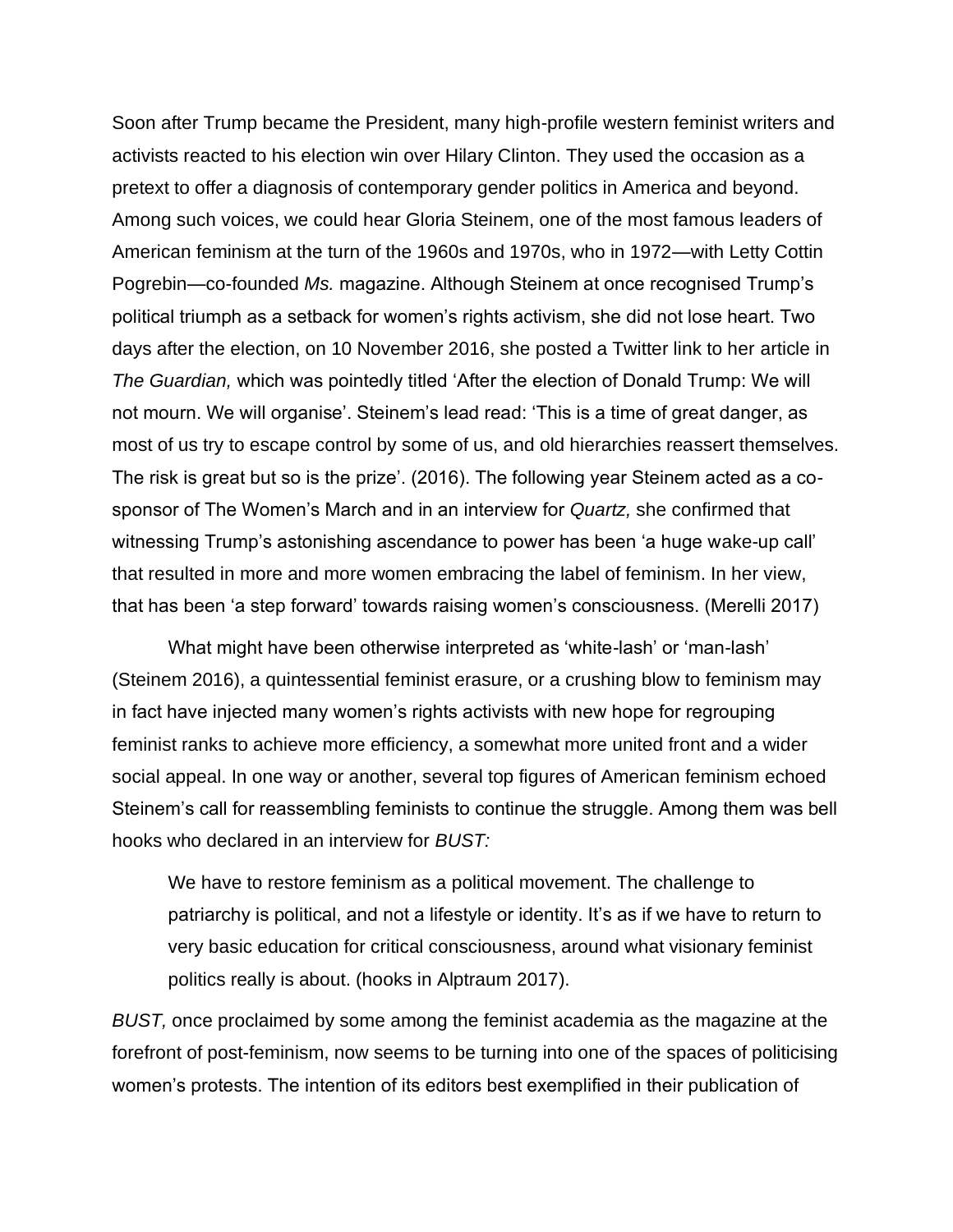*BUST: A Feminist Guide to Resistance* (2017), which among other texts—such as an interview with the mentioned bell hooks and an article on the Russian punk band Pussy Riot—features manual-like texts with tips for women who wish to get involved in politics or attend street protests. *BUST'*s current emphasis on intersectionality, women's political involvement and civil disobedience appears in stark contrast to its early days, when it was mostly focused on so called 'girlie feminism'.

In 1999, Penguin published *The BUST Guide to the New Girl Order,* a collection of essays which had appeared in the magazine's few first issues, when it was still as *zine* run by Debbie Stoller and Laurie Henzel. Back then, *BUST*'s focus on empowerment through choice and sexuality triggered harsh criticism from feminist scholars who saw such promotion of femininity as an invitation for patriarchal backlash. To give one example, having analysed *BUST*'s discourse, Rebecca Munford wrote: 'There is a radical difference between embracing Barbies, blowjobs, sexism, and shoplifting, *Vogue* and vaginas as lifestyle choices and lobbying for changes in legislation and public policy'. (2010: 195) Of course, it is fair to say that 'personal is political', the problem was, however, that in those early articles *BUST* authors focused so much on the intimate, private and everyday practices of western women that larger political ideals disappeared from their post-feminist agenda. Experiences of western females—frequently those from privileged backgrounds—seemed to have been essentialised and taken for all women's reality. Although possibly in response to similar criticisms, *BUST*'s strategies to empower women slowly reoriented towards igniting political consciousness in their readers. The magazine's current turn to more radical cultural and social protests appears to be grounded in a realisation that promotion of femininity cannot avoid politics and to be successful feminism needs to be outspoken about political tactics for fighting for women's full social equality. Today, looking at *BUST*'s Twitter feed @bust\_magazine, we can easily notice a balance between messages aimed at empowering women through their choice and traditional female interests and those that demonstrate the editor's political stance, including retweets of texts and photo collages criticising Donald Trump, be it those with thoughtful analysis or those with comedic undertones.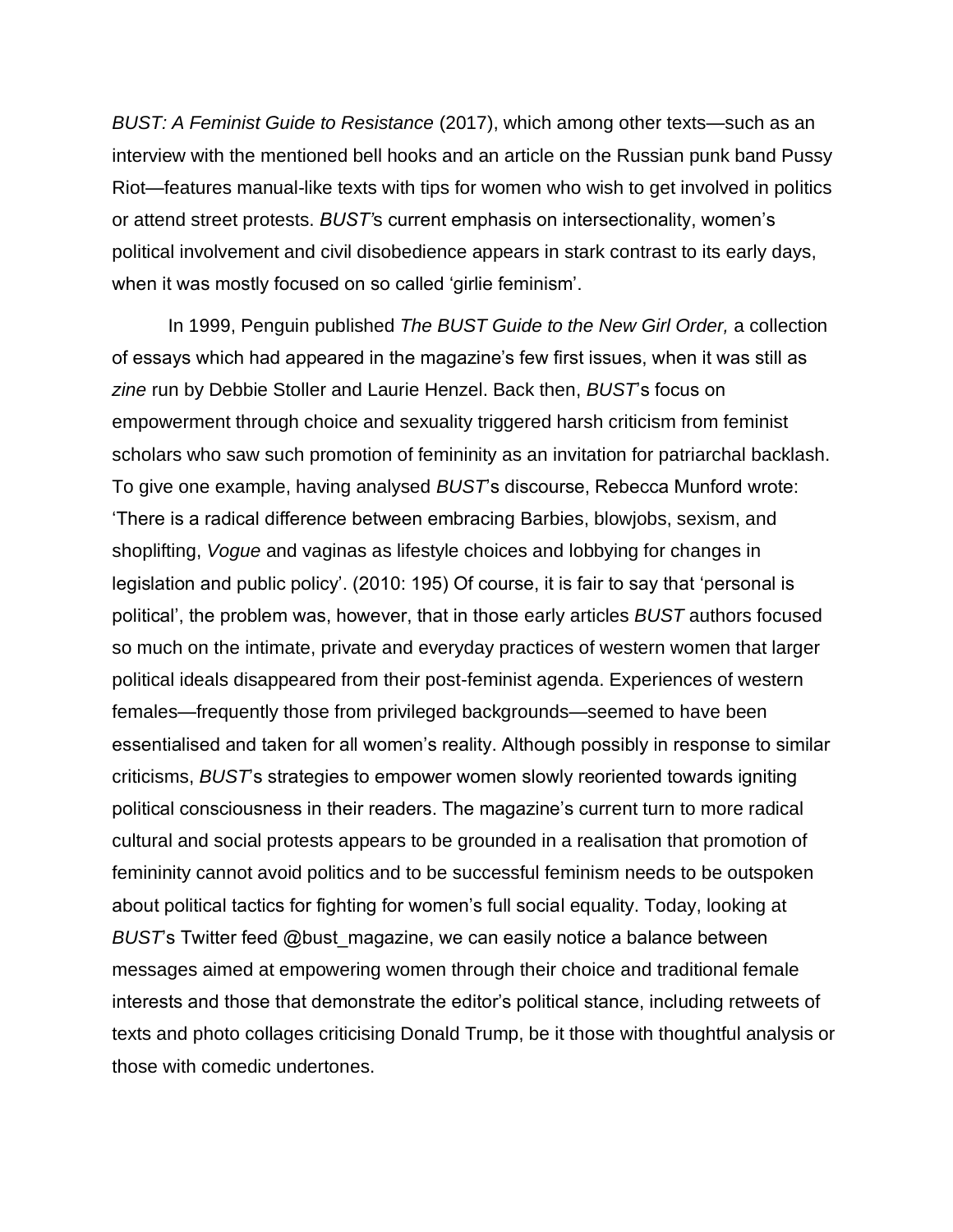If Trump has not caused a feminist revolution across the globe, he certainly appears to have prompted the evolution of contemporary women's activism in the west from more lenient approach to gender politics towards more revisionist and reformist outlook. At the end of her book on enlightened sexism, Douglas seemed desperate for change:

But really, haven't we had enough? Isn't it time, Buffy-style, to take a giant stake and drive it right through the beasty heart of enlightened sexism? Because I think that, in our heart of hearts, we do miss feminism: its zeal, its audacity, its righteous justice. So let's have some fun, and get to work. (2010: 306)

If enlightened sexism could be fought back with punchier arguments and intelligent speech, now women have wolf whistle sexism as their much less sophisticated but surely sturdier patriarchal enemy, which crept back in, almost unnoticed. To defeat it, many see no option but to go to the streets and shout.

As much as many feminist authors see the connection between post-feminism and the patriarchal backlash, wolf whistle sexism also feeds off the absence of women's social and political issues from conservative political debates, where women seem once again to be 'othered' and pushed out of the dominant political discourse. It should be acknowledged that after 9/11 the political climate of 'neoconservative militarization and neoliberal globalisation' marginalised women in American social and political discourses. (Marchand and Sisson Runyan 2011: 4) From the beginning of his campaign, Trump advocated the values of neoconservative imperialism and neoliberal globalisation, both designed to further empower the existing patriarchal capitalist superstructure and reinforce the importance of national security. Social problems which traditionally have been of significance to women, such as healthcare, social welfare, gender equality and human rights, were pushed to the margins, opposed, or totally erased from his political agenda. If prior to the Trump campaign, some women resisted their political marginalisation, their protests were usually smaller scale and centred on select issues. In addition, feminists seemed to have been divided, if not internally conflicted, with very few radical voices, so they lacked sufficient social impact.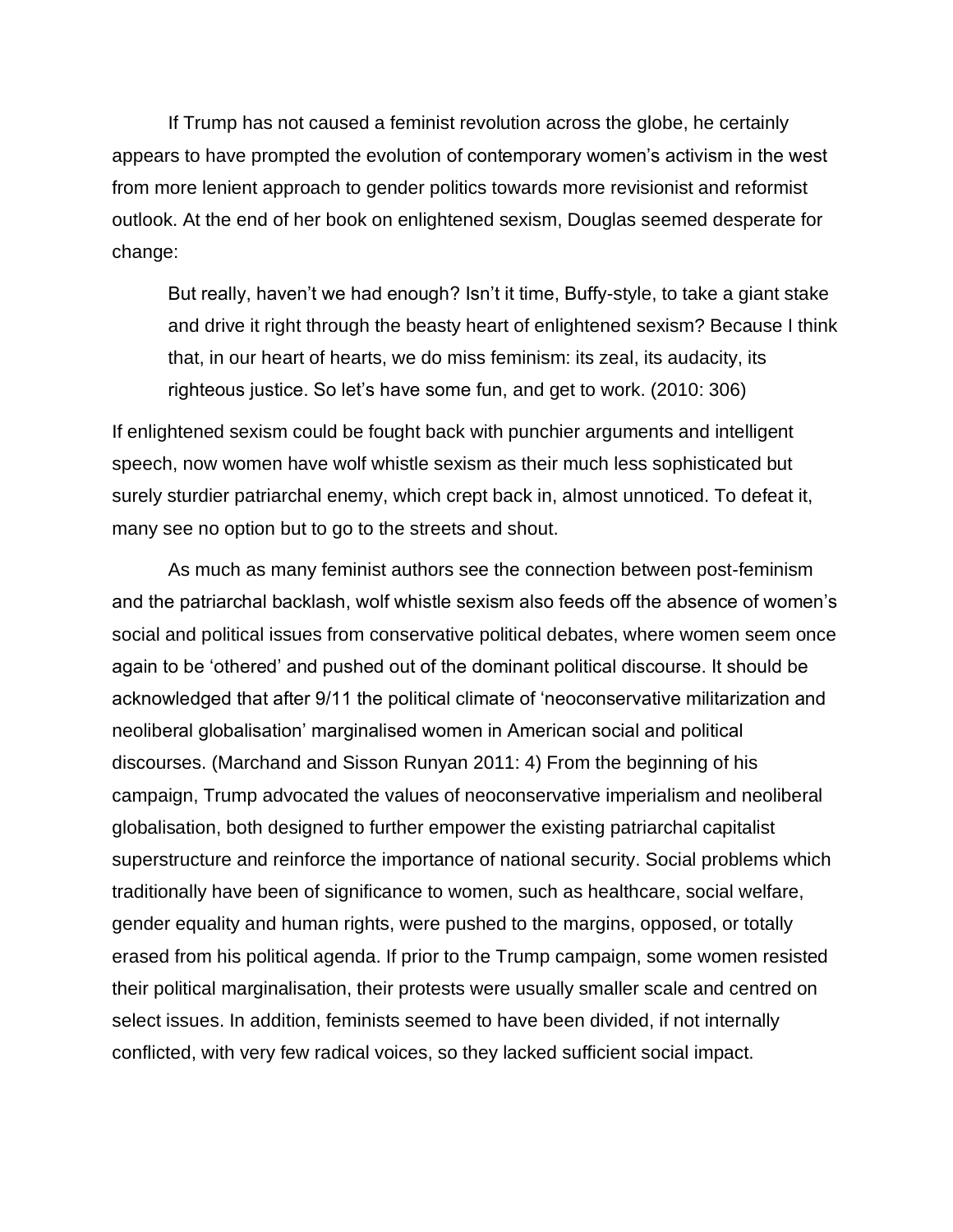Having provoked strong social resistance throughout many global societies, the Twitter President, who stood for not just one androcentric political cause but many, may have unintentionally reshaped feminist movement. The correlation between Trump's sexist attitude and the revitalisation of gender politics in the US made press headlines during his campaign. For instance, on 27 October 2016, while reporting on Hillary Clinton and Michelle Obama who then responded to some of Trump's sexist remarks on women, CNN writer Frida Ghitis mentioned that a generation of young women who had not believed in feminism, were returning to defending women's rights and 'openly venting about their encounters with sexism' on Facebook. (2016) She concluded:

Trump has not only breathed new life, new awareness into the demands for equal treatment for women everywhere, but in the process, he sealed his own fate. Pollsters say millennials are now solidly behind Hillary Clinton, and women's support may well make her president of the United States. (2016)

Although Ghitis' sanguine prophecy didn't come true, her observations on the awakened feminist spirit proved right. Over the following year, numerous media channels kept confirming the growing popularity of feminist ideologies across the globe. Although opinions on feminism can often sound disparate, some reporters spotted clear connections between Trump and the new feminist renaissance. Chief among them is Katha Pollitt from *The Nation*, who claims: 'Feminism is back, with a vengeance, and you can thank Donald Trump for that'. (2018). Even though Pollitt recognises that not all women subscribe to the feminist agenda, she also clearly frames the contemporary women's activism as passionate and brave; her choice of phrasing, for example, includes words like 'rage' and 'unleashed anger'. (Pollitt 2018)

Indeed, both official media channels and social media now highlight that radical feminism, which has been almost dormant for the past few decades, is on an upsurge. The sweet, enjoyable hymns of empowerment, self-expression and sexual pleasure of the few privileged, which Angela McRobbie once termed 'faux feminism' (2009: 1) are OUT. So is 'the pitbull feminism' of the high-achieving, professional and typically white women who had enough financial assets to balance their careers and family life and dared to project themselves as examples of gender equality across the whole western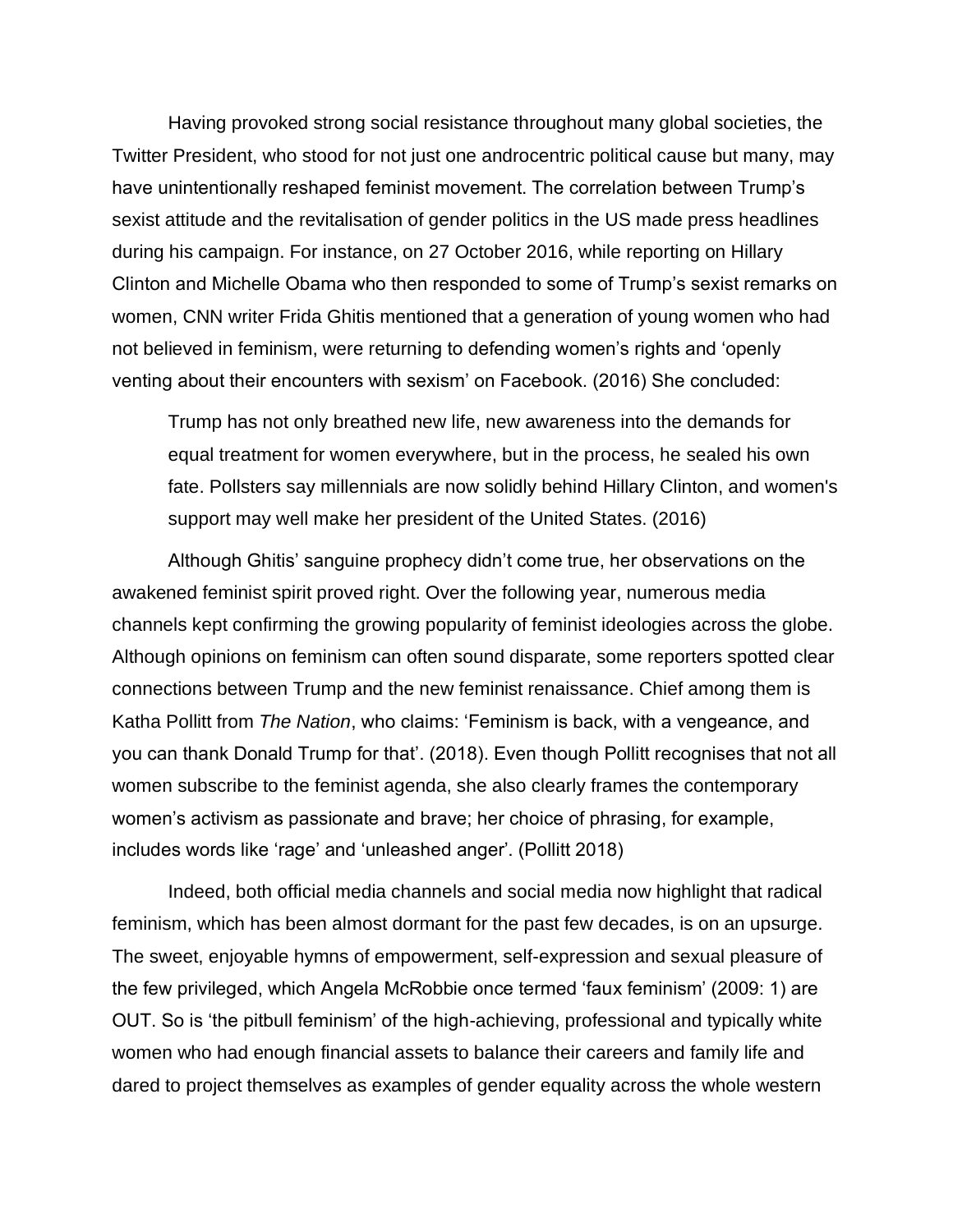society. (Douglas 2010: 217) What is IN are confrontational, brave women from all sections of society coming together under one common banner of exposing all forms of patriarchal discrimination. Worth noting, this somewhat revolutionary anti-Trump feminism—the fierce and vigorous discourse of combat and struggle that is coming back—is not only united by its disdain for the man in the White House, but also, or even more so, by social sensitivity, solidarity, and an attempt to join forces by reaching across social divisions.

# **The Women's March and the Present-Day Feminism**

The intersectional character of present-day gender politics was probably most evident during The Women's March in 2017. It took place on 21 January, the day after Trump's inauguration. Dominant media soon hailed it as the largest street protest in the American history with estimated numbers of up to four and half million participating across America who demonstrated their disapproval for Trump's political agenda and his planned policies. It was not limited to the US; marches were also organised that day in other 635 locations worldwide, in countries such as Canada, Mexico, United Kingdom, Switzerland, Norway and Australia. The idea of staging a mass street protest the President-elect originated from social media. Apparently, Teresa Shook, a woman from Maui, was the first to write a Facebook post saying, 'I think we should march'. (Kearny 2016)

Already in November 2016, several women, including, Evvie Harmon, Breanne Butler, Fontaine Pearson and Bob Bland created concurrent Facebook pages targeted at mobilising women to express their resistance to Trump by marching on Washington DC. Soon, some of these Facebook pages merged under one heading of 'The Women's March'. By that time, Harmon, Bland, Butler, and Pearson, joined by Vanessa Wruble, Carmen Perez, Tamika D. Mallory, Linda Sarsour, Janaye Ingram and Paola Mendoza also set up a formal organising committee. Not only did The Women's March team aim at tackling the event's logistics but also at propagating their intention of uniting women in defiance of Trump and his neglect of human rights. The effects that The Women's March instigated go far beyond a few speeches and a day of vocal group chanting in American city centres.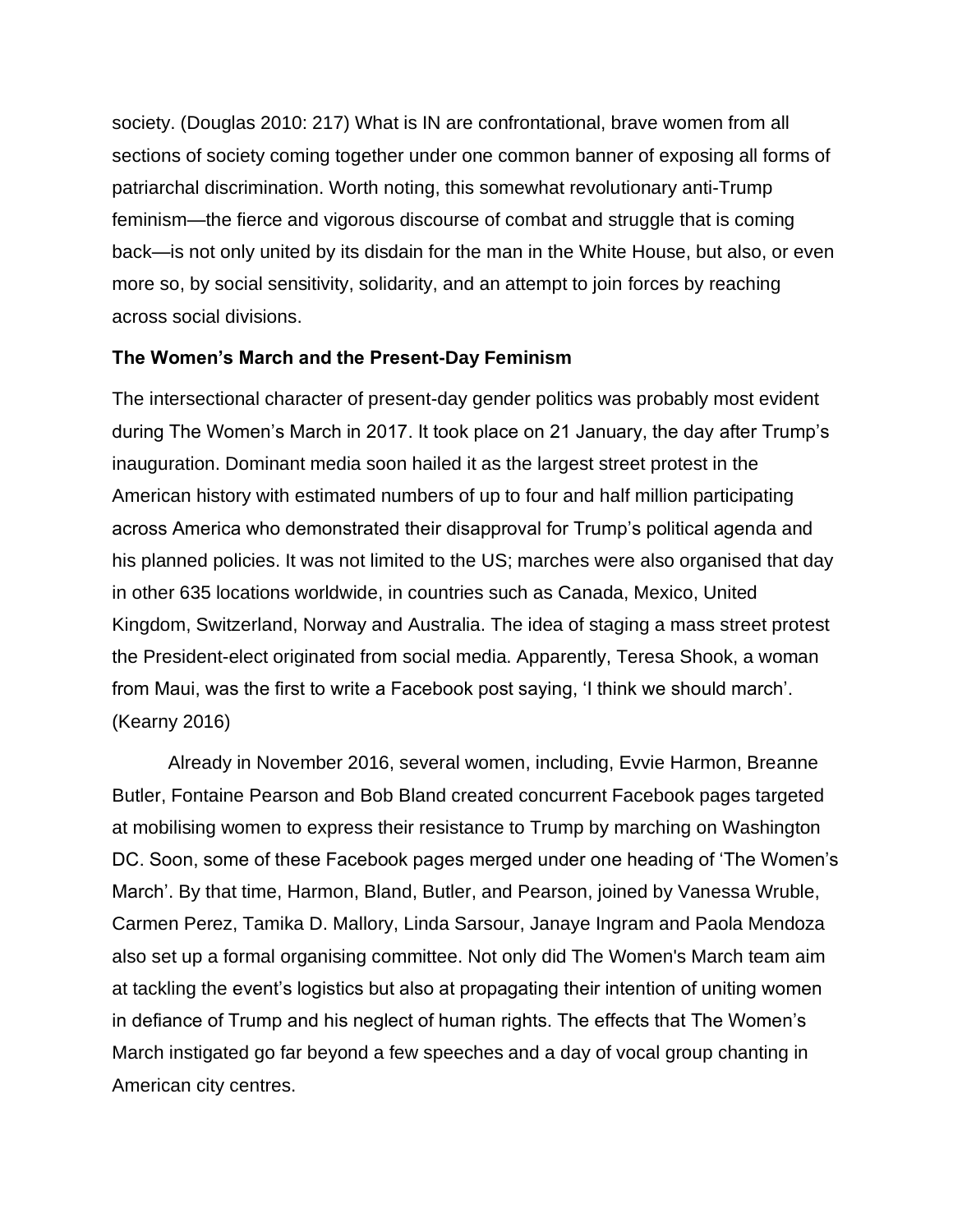The March itself seemed reminiscent of The Great Washington March of 1963 and similar events from the decades thereafter. However, it was the first mass-scale protest of that size led by women who potentially would become the primary sufferers after the conservative political win in November 2016. The March also marked a shift in methods of feminist political resistance. The subtler theoretical debates and disjointed expressions of disapproval for acts of patriarchal discrimination, which had started mushrooming in social and dominant media in the preceding years, gave ground to the more radical, physical presence of protesters in the streets. This change of tactics granted women activists more media attention and therefore more social visibility. The organisers made every effort to consolidate their grassroots initiative by providing an accessible space for the articulation of women's concerns; and so, they took the debate on women's rights beyond academic texts, smaller scale conferences, activist press and online platforms, where it had been previously centred.

Although the ample crowds of vocal but peaceful marchers included both women and men, the coordinators of The March were quite quick to make sure the focus of the day was not centred negatively on the new President, but positively on feminism. Cassady Fendlay, the organisers' spokeswoman, highlighted: 'We're not targeting Trump specifically. It's much more about being proactive about women's rights'. (Jamieson 2016) This emphasis on 'being proactive', which first resulted in the comeback of the street protest, later gained both symbolic and inspirational meaning. However, it was not the only sign of the changing face of western feminism. The Women's March has conveyed women activists' return to some of the strategic tenets of the 1960s and 1970s second wave of feminism when the radical politics of the movement aimed at enthusing women to take political action and to shout about discrimination instead of celebrating what has already been achieved.

Even if certain aspects of the pre- and post-2017 Women's March feminism do not seem to be poles apart, and some activist circles simply continue their excellent work for gender emancipation, we can now observe a reinforcement of previously smaller-scale or marginal tendencies and directions. What stands out most is the intensity with which feminist activists value the inclusivity and intersectionality of the new feminist renaissance. To appeal to the largest possible demographic, the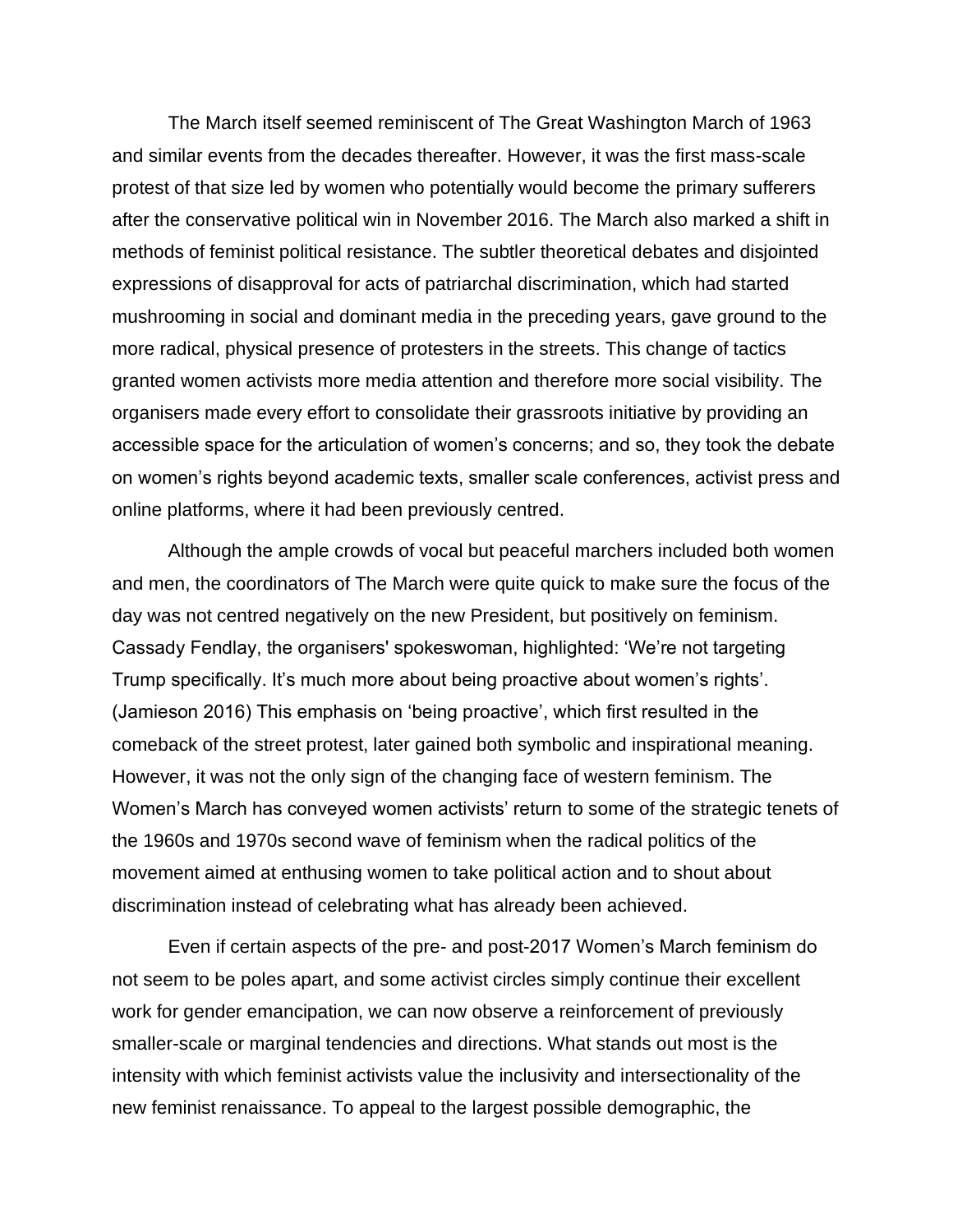organisers of The Women's March tried to make the event all-embracing. Only four days after Trump's win, in an interview for *The Washington Post*, Bob Bland confirmed: 'We welcome our male allies. … We want this to be as inclusive as possible while acknowledging that it's okay to have a women-centered march'. (Stein 2016) In line with its intersectional objective, and to lead by example, The March's organising committee also recruited women of different racial and ethnic backgrounds to serve as the event's planners, coordinators and promoters.

Apart from cutting across racial divisions, the organisers were also keen to reach out to women of different class backgrounds. Breanne Butler was reported in *The New York Times* to express the organisers' concern: 'We don't want only an upper-middle class of people at this march because no one else can afford to go'. (Rogers 2016) To meet their target of bringing a diverse population, the committee first addressed issues involving travel and its affordability and then embarked on ground recruitment work by visiting churches, synagogues and community centres. It has been a long time since feminists engaged *en masse* in mobilising women through community recruitment events and in-person outreach. Undoubtedly, such actions could be a further testament to the overall change of feminist strategies.

However, no one before or during the March was more eloquent about the need for more intersectional activism than the radical African American feminist Angela Davis. In her memorable and vivid Washington DC speech, Davis contended:

[I]nclusive and intersectional feminism… calls upon all of us to join the resistance to racism, to Islamophobia, to anti-Semitism, to misogyny, to capitalist exploitation. … What is at stake, and also the possibilities opened up, are undoubtedly greater in the immediate in the US. But as women around the world fight to defend and extend their rights, this protest movement is a sign of the possibilities to build their own movements, whether for the right to abortion in Ireland and Poland, against violence in India and South Africa, against femicide in Mexico and for women's rights as human rights everywhere. (Matthews 2017)

Davis's compelling call for feminism to cut across social divisions, to expand beyond the west, and to depart from any focus on the privileged echoed some more radical, voices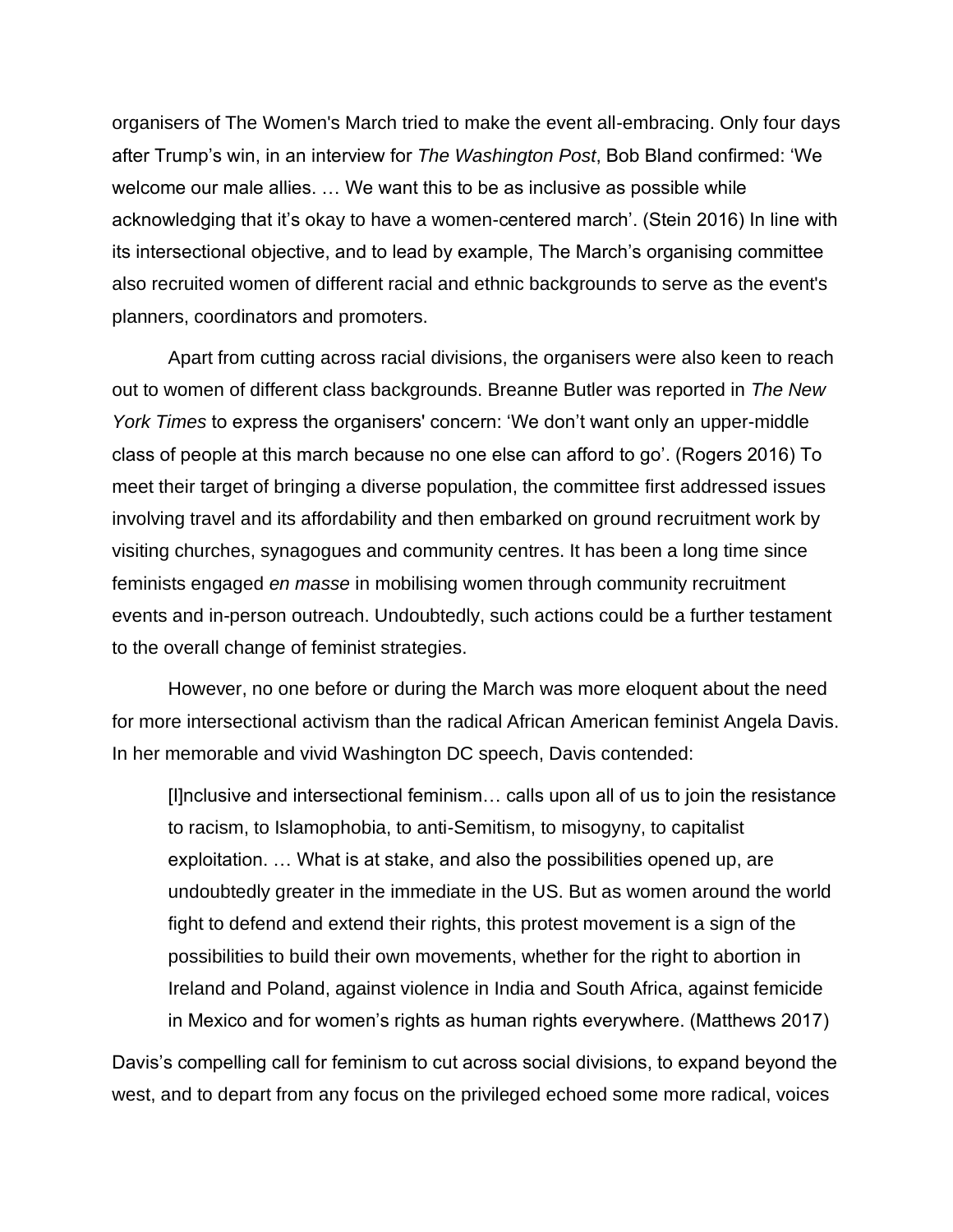from the 1960s counterculture—the original home to Davis' social activism. By pointing to the intersections of race and gender discourses and through directing today's feminists' attention to the greater spectrum of human rights with more global and collective viewpoint, both the speech and the positive reactions to it solidified the newly desired direction for contemporary feminism.

It comes as no surprise that the first sections of the organisers publication commemorating The Women's March, *Together We Rise: Behind the Scenes at the Protest Heard Around the World* (2018) start with inspirational quotes from two African American poets, Audre Lorde and Maya Angelou. Recited by Alicia Keys in Washington DC during the original Women's March of 2017, Angelou's poem became the protesters' motto—an encouragement for ordinary women to stand up for their right and expose gender discrimination. Lorde's and Angelou's poetry often convey expressive calls for proud rebellion and self-care. Many of their verses had proved morale-boosting for women from underprivileged backgrounds. When the radical and poetic language became the driving rhetoric behind inspiring women's resistance against patriarchy, Lorde's and Angelou's lines—employed as electrifying maxims and epigrams during and after The Women's March—may have confirmed that the dominance of postfeminism in the American culture has shrunk significantly.

The illusion that feminism has done its job can no longer convince American women if they are being offended and discriminated by the man at the top of the political power structure. The March demonstrated that ordinary women are angry and thus more likely to be interested in radical discourse, possibly even more than in any other form of a feminist message. When Angela Davis was applauded in Washington DC, her speech was full of warlike vocabulary: 'militant', 'defend', 'watch out', 'recruit', 'fight', all stemming from military and revolutionary nomenclature. A similar discourse was adopted by other speakers, as well as by the organisers of The March, showing that in certain respects, western feminism has returned identity itself a struggle for women's rights. This perhaps explains the high visibility of older generation feminists during the street protests in January 2017, who, unlike elsewhere, came centre stage to lead the crowds arm in arm with more commonly expected celebrity figures.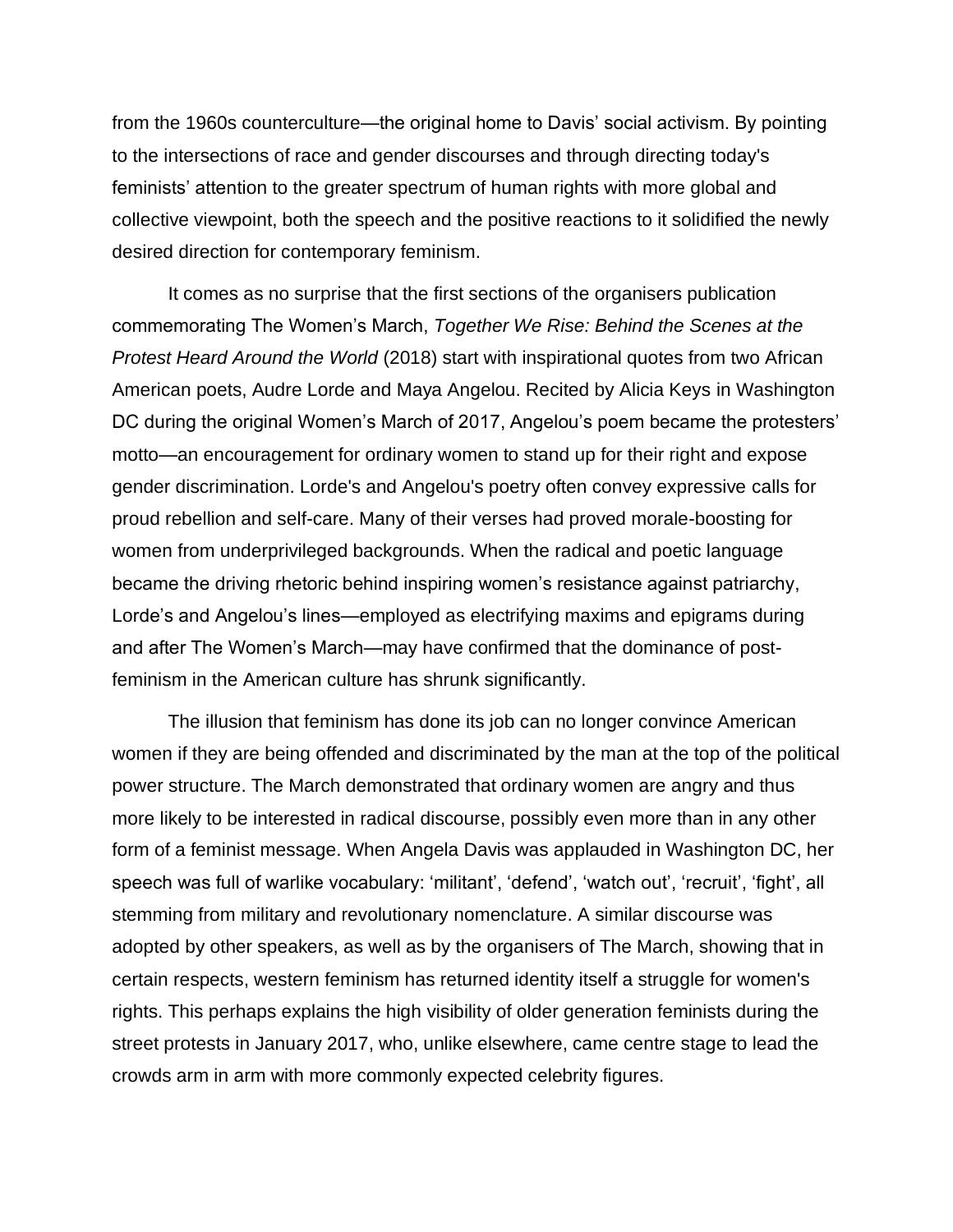And so, the March revealed that to be convincing and socially visible contemporary feminists could no longer just dedicate their time to writing theory books and teaching the already privileged crowds in western universities. They need to get out and openly propagate their criticism of patriarchy outside academia. Feminist writers and activists must also proactively seek alternative teaching routes to reach the nontraditional academic audience, as well as invest in unrestricted access publication and promotions outlets, so that critical feminist thought is not separated from the social reality of everyday life. Even though the speakers during The March shared their feminist agenda with many academics, they could mobilise women by using a much more straightforward, punchy rhetoric and inspirational phrasing that had been carefully developed to reach women from all walks of life.

Even if, as some may claim, The Women's March of 2017 only mobilised those women who had already been convinced that they needed to stand against sexism and patriarchal abuse, it certainly made them more active and politicised. The street protests sparked an upsurge in feminist spirit and strengthened women's vigilance when it comes to gender equality. That is perhaps why they were followed by a whole wave of social media campaigns and smaller scale initiatives devised to invite women to oppose patriarchal abuse or lack of equal gender treatment. When 'feminism' was announced by Merriam-Webster as the word of 2017, there could not be more justification for such a choice. (Criss 2017) The year witnessed the unveiling of sexual harassment in film and TV industries and political circles, #MeToo and #Timesup campaigns, the upsurge in political commentary on women's rights on Facebook and Twitter, the birth of numerous support groups for women, who fall victim of sexual harassment, the growing popularity of feminist podcasts, as well as the open dominant media debates on the gender pay gap and rape cultures. All these can be read as products of the new feminist renaissance. There have also been signs of change towards more gender equality in dominant popular culture in America, most remarkably, when Greta Gerwig, the director of *Lady Bird* (2016) and Rachel Morrison, the cinematographer of *Mudbound* (2016) made history by winning first-ever female nominations in their respective Oscar categories. Although there seems to be still a long way to go for women from different racial and ethnic backgrounds—possibly thanks to the noise feminists made in 2017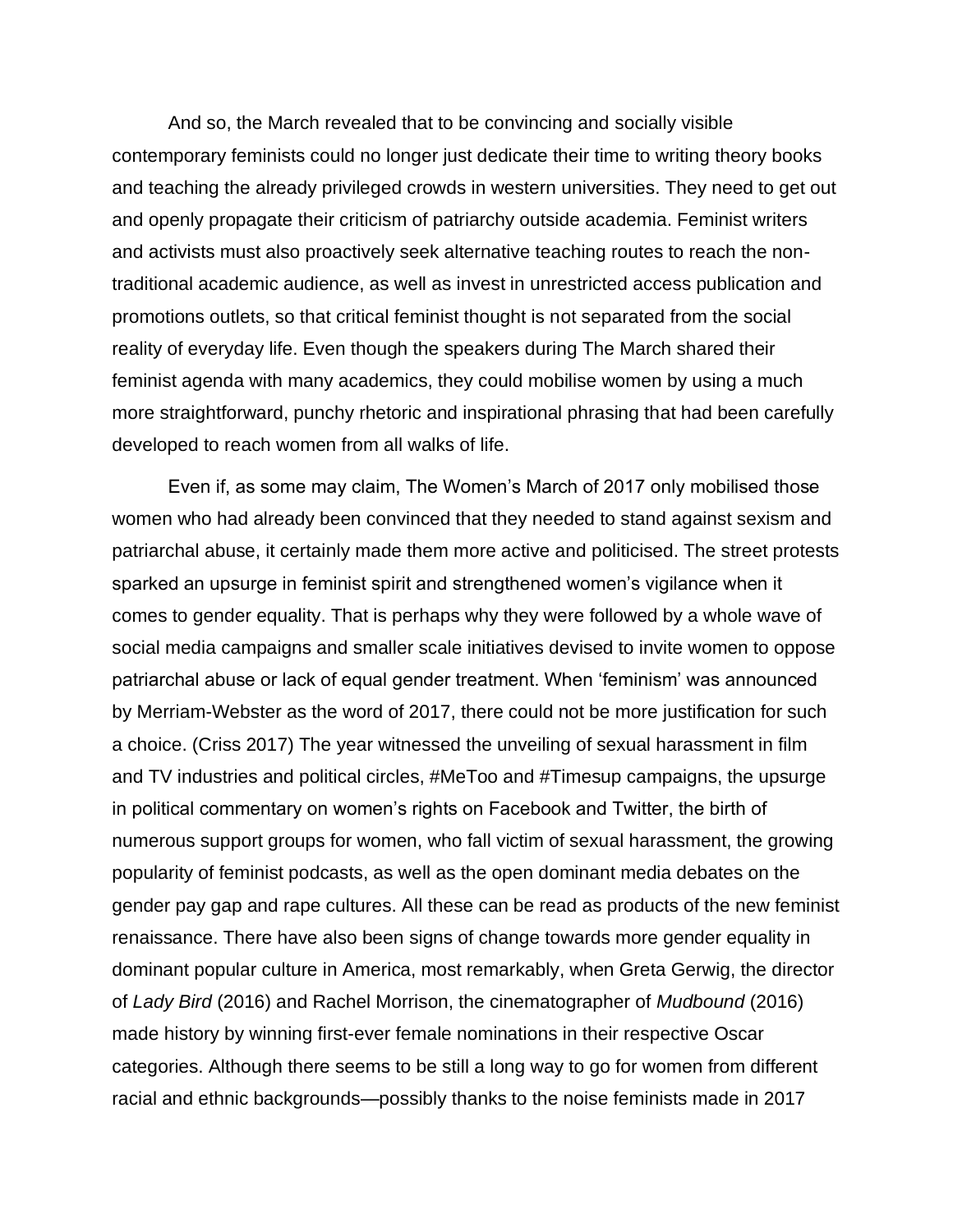about the state of gender politics—we have now started to see more and more effort across distinct cultural and social institutions to honour female rights and expose the previously concealed abuse of women, on which Trump's misogyny had capitalised.

### **The New Feminist Renaissance: 'Look Back March Forward'**

Before Trump started his campaign, in popular Internet zines and in social media the term 'feminist' had often been used as a lifestyle label for passive expressions of what was traditionally marked as 'feminine' or elsewhere promoted as 'girl power'. In some respects, the unashamed misogyny of Trump turned into a practical realisation of what some critics had foreseen for a while. Oblivious to politics, the popular narcissistic promotion of womanhood was sometimes conducted in opposition to the previous decades' women's rights activism and feminist theories, hence the term 'post-feminism'. However, post-feminism's emphasis on agency, choice and identity had fallen into the trap of being re-appropriated by Trump—and other misogynists—who manipulated it to fit their supremacist perspective on gender politics and to subjugate the 'feminine' women.

Trump's symbolic and ideological attack on women quite abruptly revealed that though in many ways beneficial to women in everyday life—de-politicised post- and neoliberal feminist discourses (Gill & Scharf 2011) of empowerment through pleasure and self-expression, made many western women deceptively confident in their social/cultural and political power. It was most visible in social media over the past decade. At the same time, the available political feminist commentary published in books and academic journals frequently remained shielded from public access—be it because of its scholarly jargon or the price for reading full copies—which further contributed to de-politicisation of feminism in popular culture.

Paradoxically, not only has Trump influenced definitions of feminism that circulate in popular culture but also injected women worldwide with a renewed sense of solidarity and political involvement, of which The 2017 Women's March was the most evident but not the only sign. The changes at the centre of the political stage in the US focused many feminists' agenda away from the politics of lifestyle to more collective, intersectional and global approaches to women's rights. Although Fourth Wave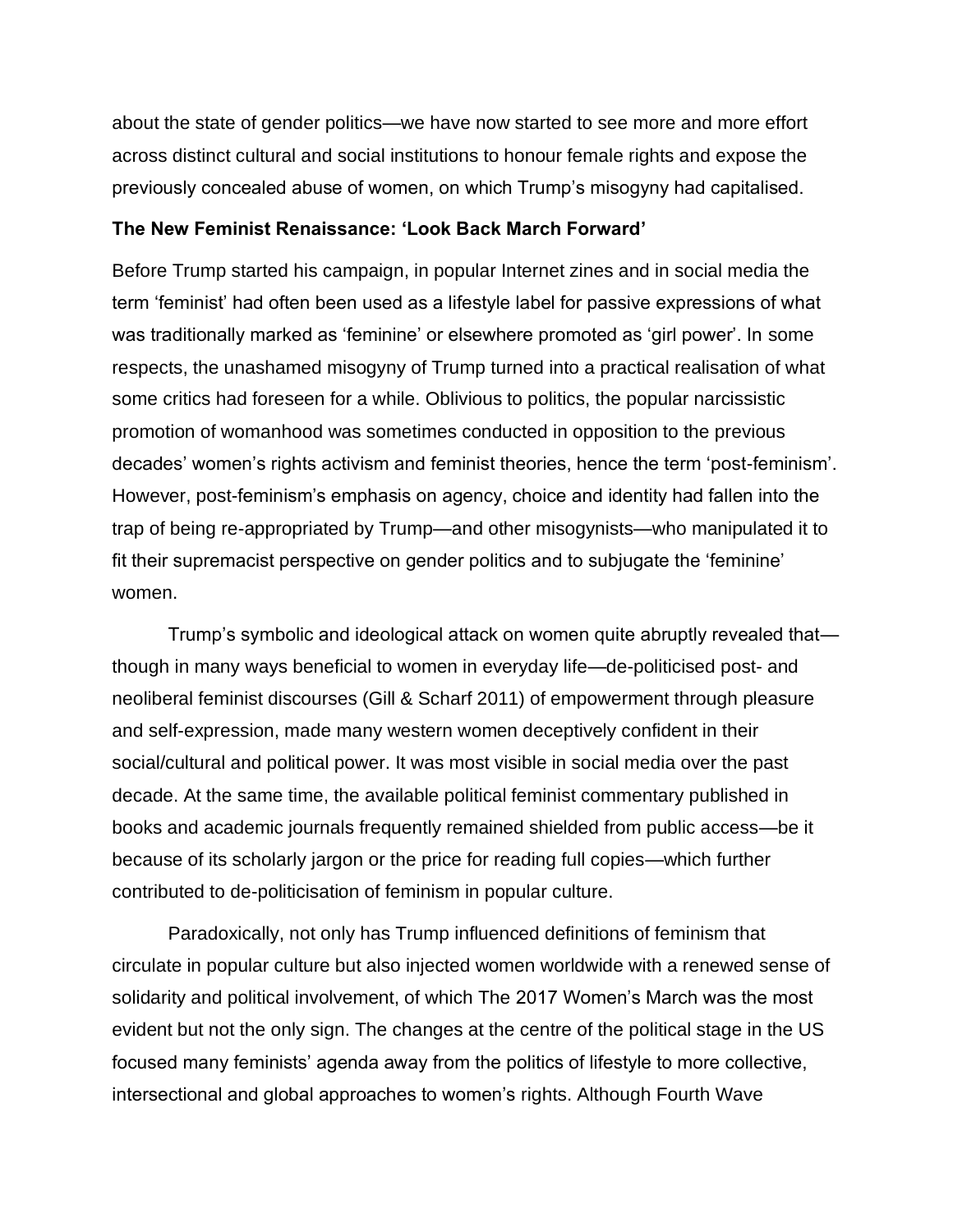Feminism (Munro 2013, Rivers 2017, Chamberlain 2018) often remains focused on politics of difference rather than on women's coalition, there has been a significant shift from post-feminist approaches (Barrett 2000) towards what bell hooks once labelled 'strategic essentialism' (2009). Women have been brought together despite other social and geographical divisions, to fight for their collective causes in more radicalised and politicised ways.

In their 'Preface', the authors of *Together We Rise* declare: 'What happens now, of course, is up to all of us. It was a march, but it was also a first step'. (2018) Although many feminists changed their tactics, which resulted in growing engagement with women's rights activism and the sharp rise of awareness when it comes to hidden gender inequality, it cannot be denied that neither did the backlash against feminism disappear nor did faux feminism and pitbull feminism. There still exist complacent women's initiatives who align themselves with conservative politics, for example, the self-centred, socially insensitive group using Twitter account @WomenforTrump who define themselves as the 'voice of smart, independent women'. Although such groups still attract followers, a substantial majority of women in the west, albeit with a different degree of radicalism, tend to demonstrate support or at least sympathy for collective women's rights activism.

What Trump made us aware of is that '[c]omplacency is not an option, and so we surge forward anew', as stated on the official website of 'Women's March on London'. While reporting on the 2018 Women's Anniversary Marches that happened on 20 January in 34 countries, their sister site 'Women's March Global' also introduced a new slogan: 'Look Back March Forward', possibly the best and the most succinct expression of the current women's rights orientation. Today's feminists seem to have learnt from past mistakes and triumphs, and the majority agree to work together for a better future for women across the globe. Of course, the meaning of feminism is always subject to interpretation. However, the current and the most productive version of women's rights activism—as the past few years have shown—is the one that builds on strategic unity, radical political attitudes and open promotion of gender equality, as well as on collective, intersectional and transnational approaches. As much as there is space for tactics of empowerment through lifestyle choices that can have educational value,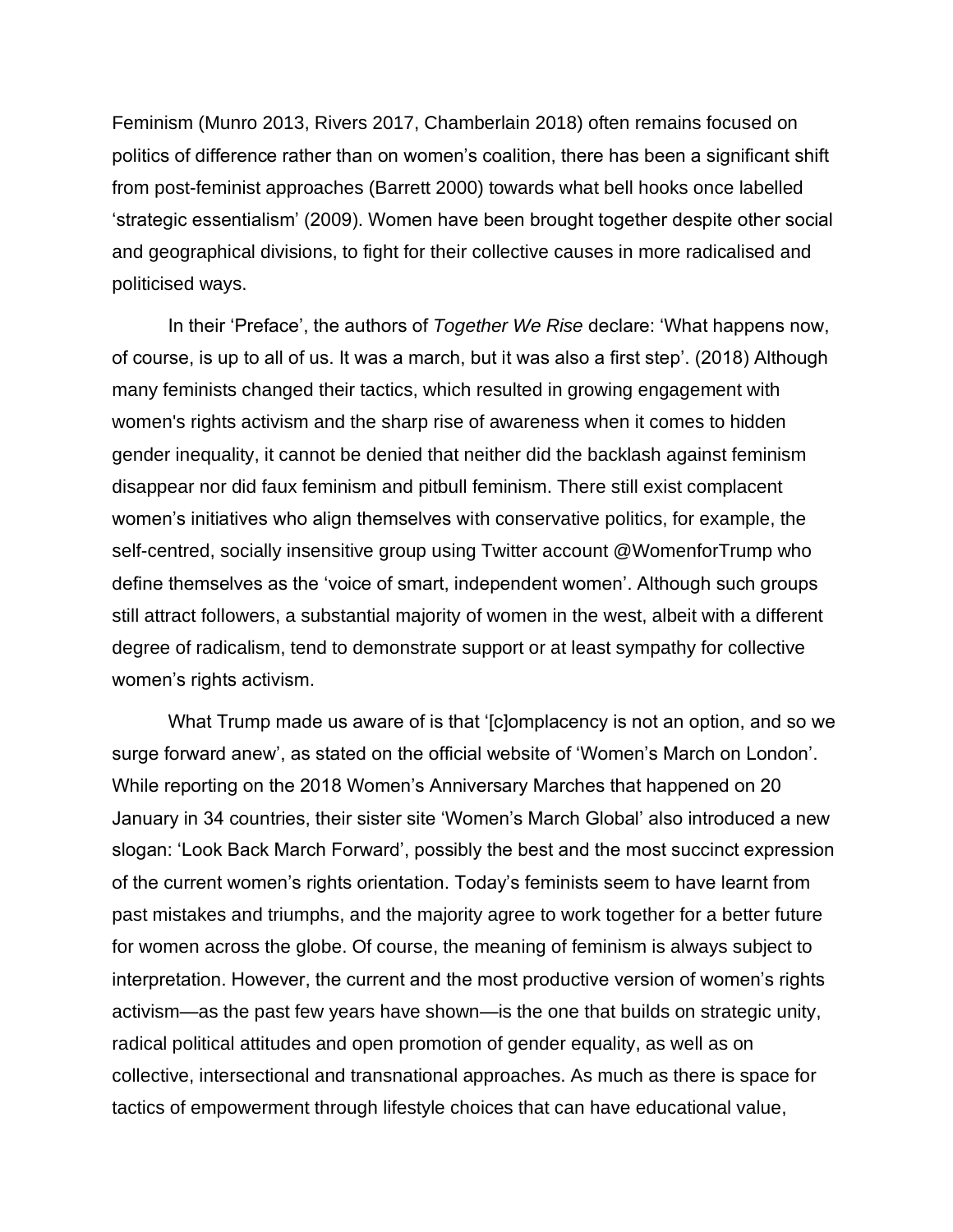particularly for younger generations, to emancipate women from restrictive patriarchal expectations and to end sexist discrimination worldwide, this new feminist renaissance needs to continue as a movement.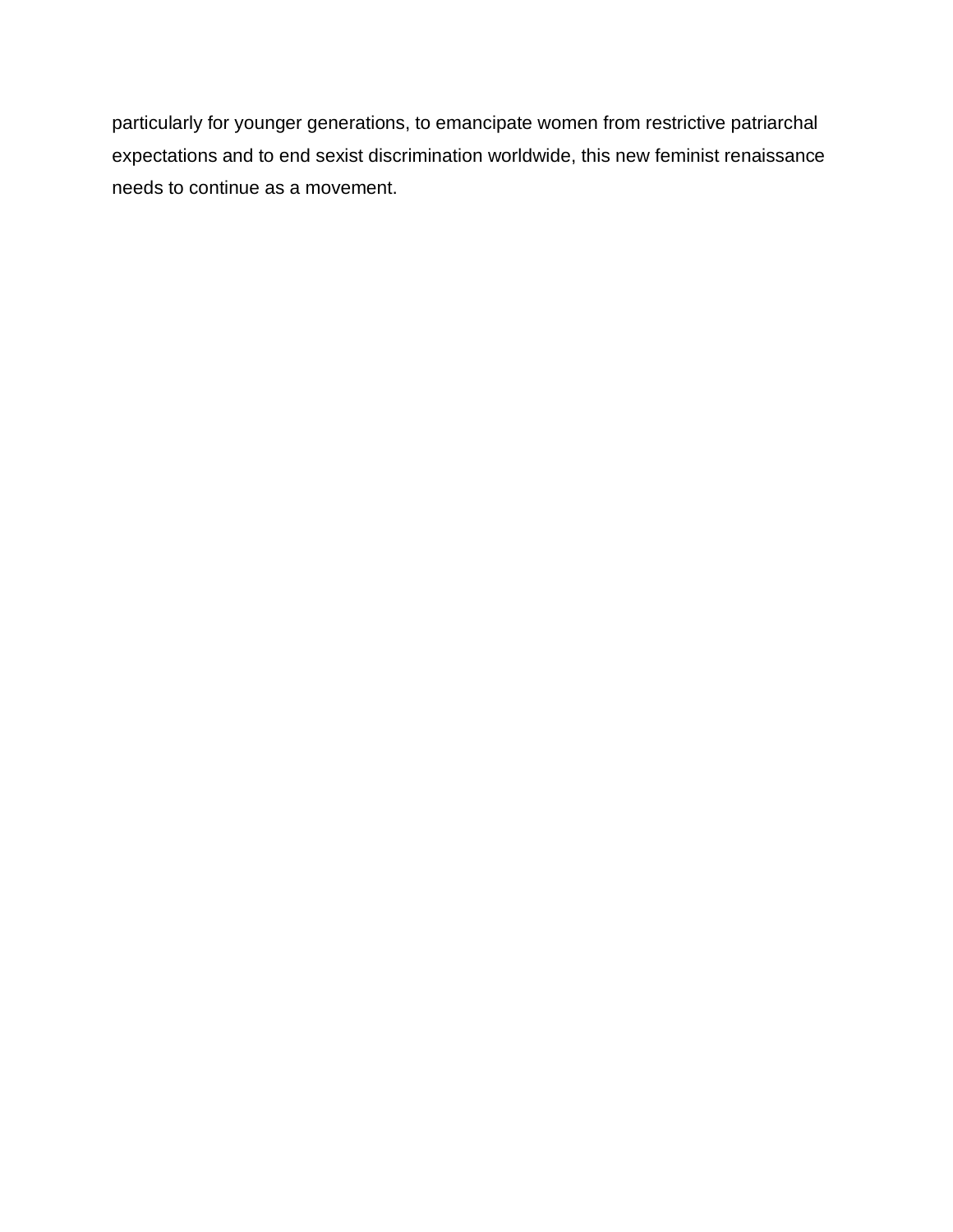### **References:**

- Alptraum, Lux (2017), 'bell hooks on The State of Feminism and How to Move Forward Under Trump: BUST Interview', *BUST,* 21st February 2017[,](http://bust.com/feminism/19119-the-road-ahead-bell-hooks.html) <http://bust.com/feminism/19119-the-road-ahead-bell-hooks.html>(last accessed 23 January 2018).
- Barrett, Michele (2000), 'Post-feminism', in G. Browning, A. Halcli and F. Webster (eds), *Understanding Contemporary Society: Theories of the Present, London: Sage,* pp. 46-56.
- Buncombe, Andrew (2018), 'Donald Trump one year on: How the Twitter President changed social media and the country's top office', *Independent,* 17 January 2018[,](http://www.independent.co.uk/news/world/americas/us-politics/the-twitter-president-how-potus-changed-social-media-and-the-presidency-a8164161.html) [http://www.independent.co.uk/news/world/americas/us-politics/the-twitter](http://www.independent.co.uk/news/world/americas/us-politics/the-twitter-president-how-potus-changed-social-media-and-the-presidency-a8164161.html)[president-how-potus-changed-social-media-and-the-presidency-a8164161.html](http://www.independent.co.uk/news/world/americas/us-politics/the-twitter-president-how-potus-changed-social-media-and-the-presidency-a8164161.html) (last accessed 24 January 2018).
- Chamberlain, Prudence (2017), *The Feminist Fourth Wave: Active Temporalities*, Cham, Switzerland: Palgrave Macmillan.
- Cohen, Claire (2017), 'Donald Trump sexism tracker: Every offensive comment in one place', *The Telegraph,* 14 July 2017[,](http://www.telegraph.co.uk/women/politics/donald-trump-sexism-tracker-every-offensive-comment-in-one-place/) [http://www.telegraph.co.uk/women/politics/donald-trump-sexism-tracker](http://www.telegraph.co.uk/women/politics/donald-trump-sexism-tracker-every-offensive-comment-in-one-place/)[every-offensive-comment-in-one-place/](http://www.telegraph.co.uk/women/politics/donald-trump-sexism-tracker-every-offensive-comment-in-one-place/) (last accessed 23 January 2018).
- Criss, Doug (2017), 'Merriam-Webster's word of the year for 2017 is 'feminism', *CNN,* 12 December 2017[,](https://edition.cnn.com/2017/12/12/world/feminism-merriam-webster-year-trnd/index.html) [https://edition.cnn.com/2017/12/12/world/feminism-merriam-webster-year](https://edition.cnn.com/2017/12/12/world/feminism-merriam-webster-year-trnd/index.html)[trnd/index.html](https://edition.cnn.com/2017/12/12/world/feminism-merriam-webster-year-trnd/index.html) (last accessed 5 February 2018).
- Douglas, Susan (2010), *Enlightened Sexism: The Seductive Message that Feminism's Work is Done,* New York: Times Books.
- Duggan, Penelope (2017), 'Women's Marches: from protest to movement?', *Links: International Journal of Socialist Renewal,* 25 January 2017, <http://www.links.org.au/womens-march-trump-protest-movement> (last accessed 2 February 2018).
- Faludi, Susan (1993), *Backlash: The Undeclared War Against Feminism,*  London: Vintage.
- Gamble, Sarah (2001), 'Post-feminism', In S. Gamble (ed.), *The Routledge Companion to Feminism and Postfeminism,* London & New York: Routledge, pp. 43-54.
- Ghitis, Frida (2016), 'How Trump awakened a feminist revolution in America', *CNN.* 27 October 2016[.](http://edition.cnn.com/2016/10/27/opinions/trump-brings-back-feminism-ghitis/index.html) [http://edition.cnn.com/2016/10/27/opinions/trump](http://edition.cnn.com/2016/10/27/opinions/trump-brings-back-feminism-ghitis/index.html)[brings-back-feminism-ghitis/index.html](http://edition.cnn.com/2016/10/27/opinions/trump-brings-back-feminism-ghitis/index.html) (last accessed 2 February 2018).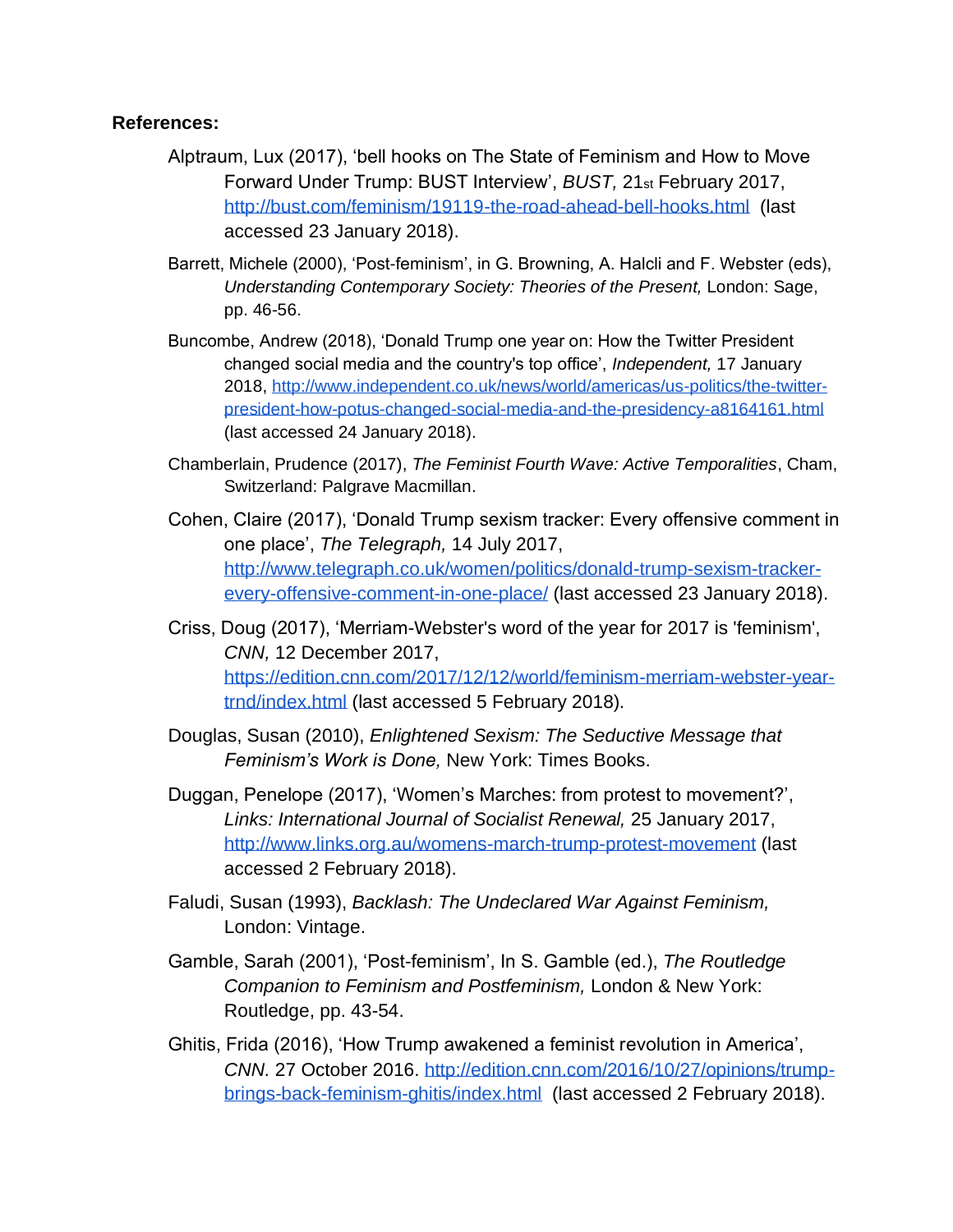- Gill, Rosalind and Christina Scharff (eds.) (2011)*, New Femininities: Postfeminism, Neoliberalism and Subjectivity,* London: Palgrave.
- hooks, bell (2009), 'Postmodern Blackness', in J. Storey (ed.) *Cultural Theory and Popular Culture*, 4th edition, London: Pearson, pp. 388-394.
- Jamieson, Amy (2017), 'Women's March on Washington: a guide to the post-inaugural social justice event', *The Guardian,* 27 December 2016[,](https://www.theguardian.com/us-news/2016/dec/27/womens-march-on-washington-dc-guide) [https://www.theguardian.com/us-news/2016/dec/27/womens-march-on](https://www.theguardian.com/us-news/2016/dec/27/womens-march-on-washington-dc-guide)[washington-dc-guide](https://www.theguardian.com/us-news/2016/dec/27/womens-march-on-washington-dc-guide) (last accessed 8 February 2018).
- Karp, Marcelle and Debbie Stoller (1999), *The BUST's Guide to the New Girl Order,*  London: Penguin Books.
- Kearny, Laila (2016), 'Hawaii grandma's plea launches women's march in Washington', Reuters, 5 December 2016[,](https://uk.reuters.com/article/uk-usa-trump-women/hawaii-grandmas-plea-launches-womens-march-in-washington-idUKKBN13U0H9) [https://uk.reuters.com/article/uk-usa-trump](https://uk.reuters.com/article/uk-usa-trump-women/hawaii-grandmas-plea-launches-womens-march-in-washington-idUKKBN13U0H9)[women/hawaii-grandmas-plea-launches-womens-march-in-washington](https://uk.reuters.com/article/uk-usa-trump-women/hawaii-grandmas-plea-launches-womens-march-in-washington-idUKKBN13U0H9)[idUKKBN13U0H9](https://uk.reuters.com/article/uk-usa-trump-women/hawaii-grandmas-plea-launches-womens-march-in-washington-idUKKBN13U0H9) (last accessed 9 February 2018).
- Marchand, Marianne H. and Anne Sisson Runyan (2011), 'Introduction: Feminist Sightings of Global Restructuring', in M. H. Marchand and A. Sisson Runyan (eds), *Gender and Global Restructuring: Sightings, Sites and Resistances,* 2nd edition, London and New York: Routledge, pp. 1-23.
- Mathews, Lindsay (2017), 'Here is the full transcript of Angela Davis's Women's March Speech', *Elle,* 21 January 2017[,](http://www.elle.com/culture/career-politics/a42337/angela-davis-womens-march-speech-full-transcript/) [http://www.elle.com/culture/career](http://www.elle.com/culture/career-politics/a42337/angela-davis-womens-march-speech-full-transcript/)[politics/a42337/angela-davis-womens-march-speech-full-transcript/](http://www.elle.com/culture/career-politics/a42337/angela-davis-womens-march-speech-full-transcript/) (last accessed 2 February 2018).
- Merelli, Annalisa (2017), 'Gloria Steinem explains why she's (cautiously) optimistic about Trump's America', *Quartz*, 12 October 2017[,](https://qz.com/1100302/gloria-steinem-discusses-america-feminism-and-the-resistance-to-donald-trump/) [https://qz.com/1100302/gloria](https://qz.com/1100302/gloria-steinem-discusses-america-feminism-and-the-resistance-to-donald-trump/)[steinem-discusses-america-feminism-and-the-resistance-to-donald-trump/\(](https://qz.com/1100302/gloria-steinem-discusses-america-feminism-and-the-resistance-to-donald-trump/)last accessed 23 January 2018).
- McRobbie, Angela (2009), *The Aftermath of Feminism,* London: Sage.
- Modleski, Tania (1991), *Feminism without Women: Culture and Criticism in a 'Postfeminist' Age,* London and New York: Routledge.
- Mohanty, Chandra (1984), 'Under Western Eyes: Feminist Scholarship and Colonial Discourses', *Boundary 2*, Vol. 12, No. 3, *On Humanism and the University I: The Discourse of Humanism*. (Spring-Autumn, 1984), pp. 333-358.
- Mohanty, Chandra (2003), *Feminism without Borders*, Durham and London: Duke University Press.
- Munford, Rebecca (2010), 'Bust-ing the Third Wave: Barbies, Blowjobs and Girlie Feminism', in F Atwood (ed.) *Mainstreaming Sex: The Sexualization of Western Culture*, London: I. B. Tauris, pp.183-198.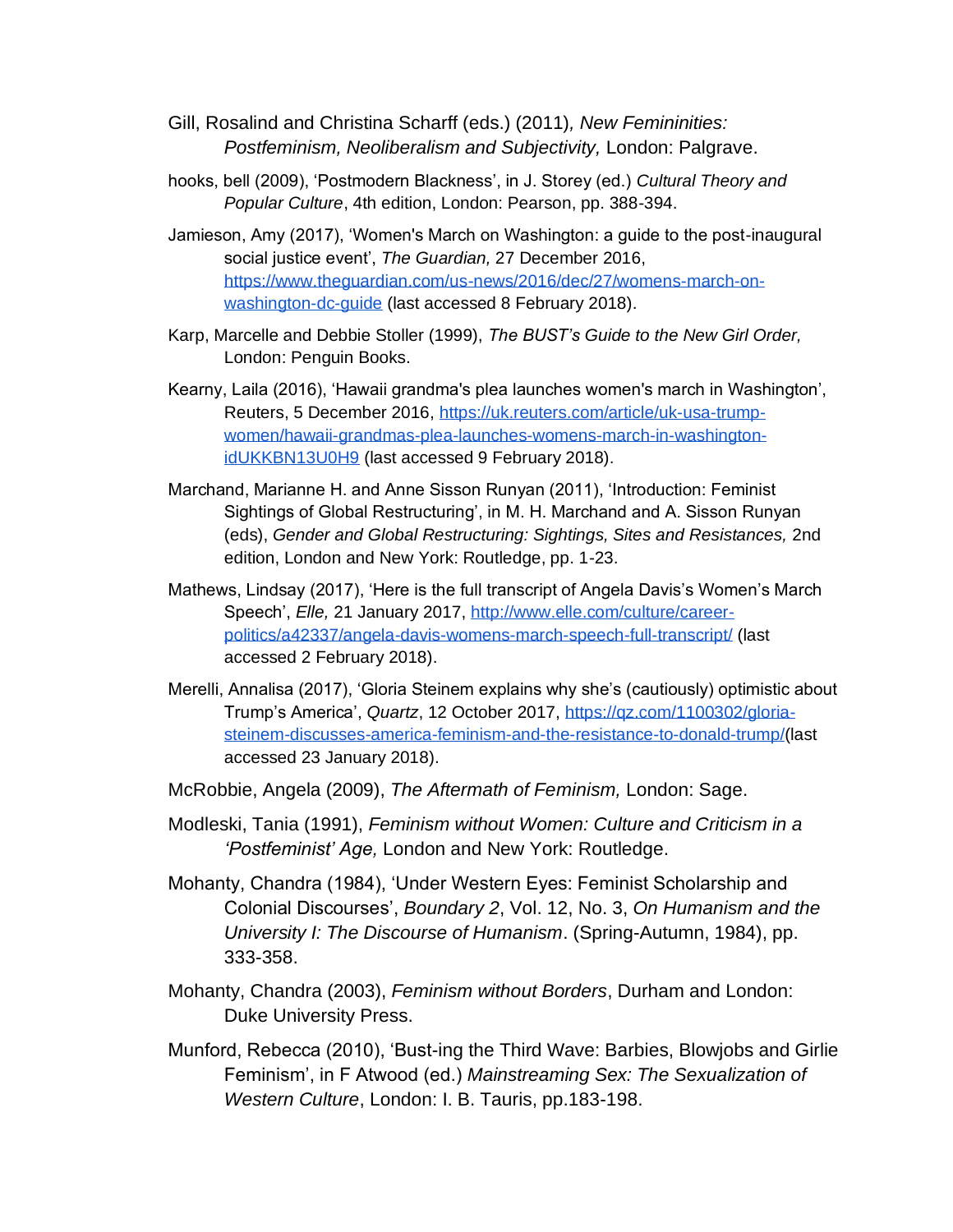- Munro, Ealasaid (2013), 'Feminism: A Fourth Wave?', *Political Insight,* Vol. 4, No. 2, pp. 22- 25.
- Pollitt, Katha (2018), 'We Are Living Through the Moment When Women Unleash Decades of Pent-Up Anger', *The Nation,* 11 January 2018[,](https://www.thenation.com/article/we-are-living-through-the-moment-when-women-unleash-decades-of-pent-up-anger/) [https://www.thenation.com/article/we-are-living-through-the-moment-when](https://www.thenation.com/article/we-are-living-through-the-moment-when-women-unleash-decades-of-pent-up-anger/)[women-unleash-decades-of-pent-up-anger/](https://www.thenation.com/article/we-are-living-through-the-moment-when-women-unleash-decades-of-pent-up-anger/) (last accessed 2 February 2018).
- Pratkanis, Anthony R. and Elliott Aronson (1991), *Age of Propaganda: The Everyday Use and Abuse of Persuasion*, New York: W.H. Freeman & Co Ltd.
- Rogers, Katie (2016), 'Amid Division, a March in Washington Seeks to Bring Women Together', *The New York Times*, 18 November 2016[,](https://www.nytimes.com/2016/11/19/us/womens-march-on-washington.html?_r=0) [https://www.nytimes.com/2016/11/19/us/womens-march-on](https://www.nytimes.com/2016/11/19/us/womens-march-on-washington.html?_r=0)washington.html? r=0 (last accessed 8 February 2018).
- Sengupta, Somini (2017), 'Trump Revives Ban on Foreign Aid to Groups That Give Abortion Counseling', *The New York Times,* 23 January 2017[,](https://www.nytimes.com/2017/01/23/world/trump-ban-foreign-aid-abortions.html) [https://www.nytimes.com/2017/01/23/world/trump-ban-foreign-aid](https://www.nytimes.com/2017/01/23/world/trump-ban-foreign-aid-abortions.html)[abortions.html](https://www.nytimes.com/2017/01/23/world/trump-ban-foreign-aid-abortions.html) (last accessed 25 January 2018)**.**
- Silva Kumarini and Kaitlynn Mendes (20150. 'Introduction: (In)visible and (Ir)relevant: Setting a Context', in K. Silva and K. Mendes (eds), *Feminist Erasures: Challenging Backlash Culture*, Basingstoke: Palgrave Macmillan, pp. 1-15.
- Solotaroff, Paul (2015), 'Trump Seriously: On the Trail With the GOP's Tough Guy', *Rolling Stone,* 9 September 2015[,](https://www.rollingstone.com/politics/news/trump-seriously-20150909) <https://www.rollingstone.com/politics/news/trump-seriously-20150909> (last accessed 24 January 2018).
- Spivak, Gayatri Chakravorty (2015), *An Aesthetic Education in the Era of Globalization*, Cambridge, Massachusetts: Harvard University Press.
- Stein, Perry (2016), 'Women's March on Washington' planning for big crowds on inauguration weekend', *The Washington Post,* 14 November 2016[,](https://www.washingtonpost.com/news/local/wp/2016/11/14/womens-march-on-washington-planning-for-big-crowds-on-inauguration-weekend/?utm_term=.45a561fd201c) [https://www.washingtonpost.com/news/local/wp/2016/11/14/womens](https://www.washingtonpost.com/news/local/wp/2016/11/14/womens-march-on-washington-planning-for-big-crowds-on-inauguration-weekend/?utm_term=.45a561fd201c)[march-on-washington-planning-for-big-crowds-on-inauguration-weekend/](https://www.washingtonpost.com/news/local/wp/2016/11/14/womens-march-on-washington-planning-for-big-crowds-on-inauguration-weekend/?utm_term=.45a561fd201c) (last accessed 8 February 2018).
- Steinem, Gloria (2016). 'After the election of Donald Trump. We will not mourn. We will organise', *The Guardian,* 10th November 2016[,](https://www.theguardian.com/commentisfree/2016/nov/10/after-donald-trump-win-americans-organizing-us-politics?CMP=share_btn_fb) [https://www.theguardian.com/commentisfree/2016/nov/10/after-donald](https://www.theguardian.com/commentisfree/2016/nov/10/after-donald-trump-win-americans-organizing-us-politics?CMP=share_btn_fb)[trump-win-americans-organizing-us-politics?CMP=share\\_btn\\_fb](https://www.theguardian.com/commentisfree/2016/nov/10/after-donald-trump-win-americans-organizing-us-politics?CMP=share_btn_fb) (last accessed 2 February 2018).